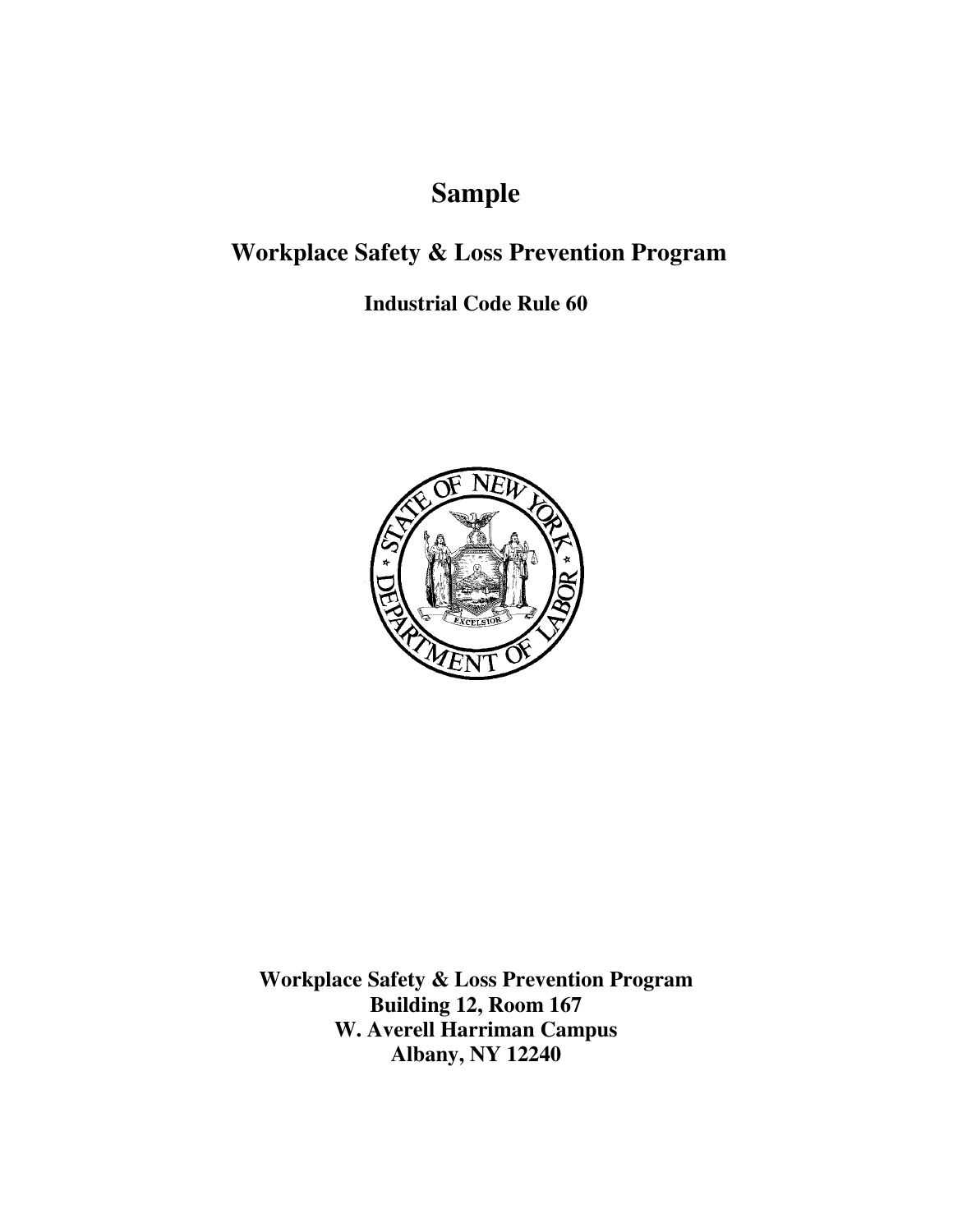# **Contents**

| Required Elements of a Safety Incentive Program under the Workplace Safety and Loss Prevention Incentive |  |
|----------------------------------------------------------------------------------------------------------|--|
|                                                                                                          |  |
|                                                                                                          |  |
|                                                                                                          |  |
|                                                                                                          |  |
|                                                                                                          |  |
|                                                                                                          |  |
|                                                                                                          |  |
|                                                                                                          |  |
|                                                                                                          |  |
|                                                                                                          |  |
|                                                                                                          |  |
|                                                                                                          |  |
|                                                                                                          |  |
|                                                                                                          |  |
|                                                                                                          |  |
|                                                                                                          |  |
|                                                                                                          |  |
|                                                                                                          |  |
|                                                                                                          |  |
|                                                                                                          |  |
|                                                                                                          |  |
|                                                                                                          |  |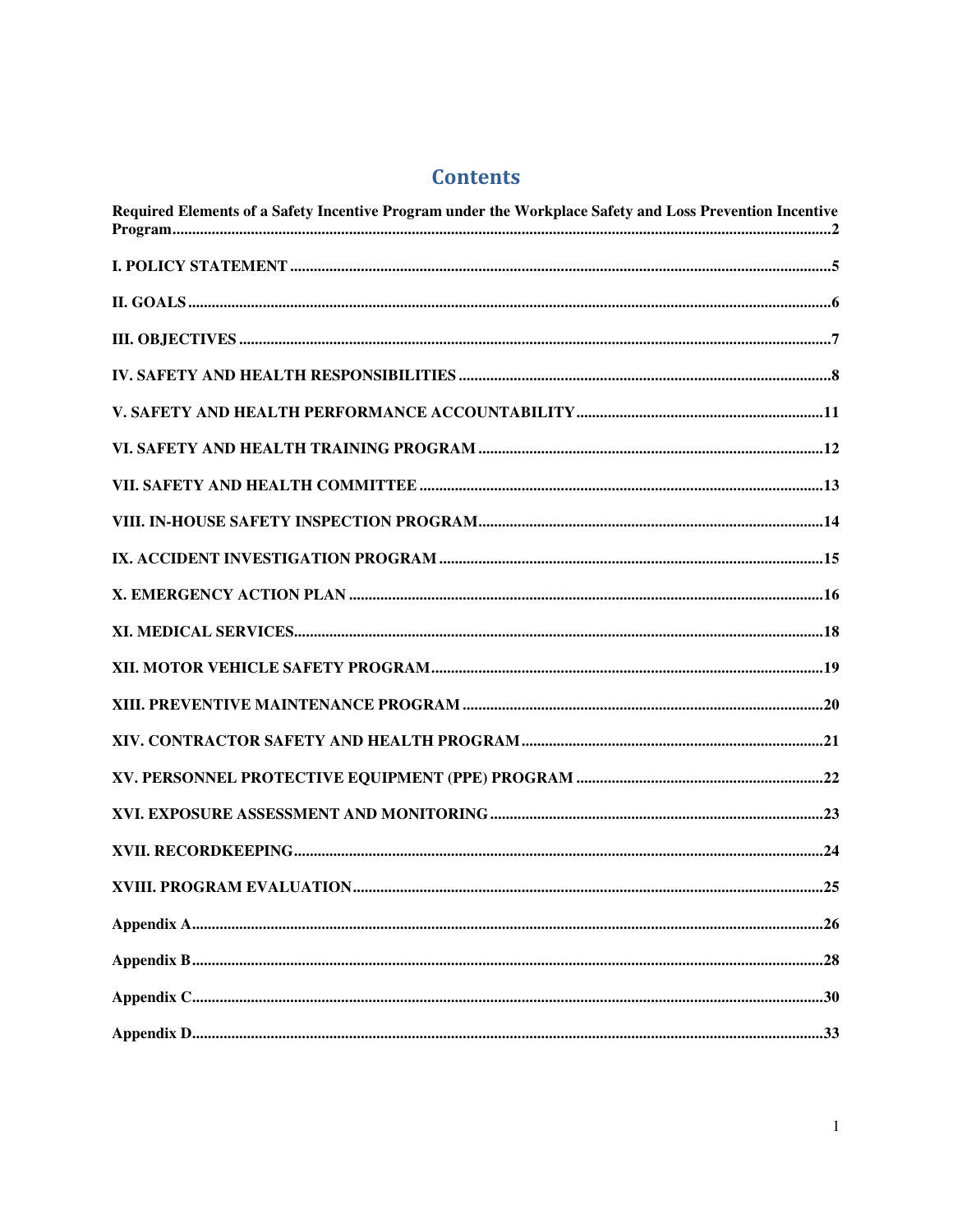#### **Required Elements of a Safety Incentive Program under the Workplace Safety and Loss Prevention Incentive Program**

Section 134(6-10) of the Workers' Compensation Law (WCL) was changed in 2007 to give employers more reasons to put safety and loss prevention programs into practice. The program gives employers a cut in workers' compensation costs. They are eligible for this cut if they have a Safety Incentive Program, a Drug and Alcohol Prevention Program, and/or a Return to Work Program. The following employers may take part in the program:

- An employer insured by any authorized insurer who issues workers' compensation policies or the New York State Insurance Fund (except those in a recognized safety group) who:
	- o Pays annual workers' compensation insurance premiums of at least \$5000
	- o Has an experience rating of under 1.30 for the preceding year
- An individually self-insured employer
- A group self-insured employer, as authorized by the Chair of the Workers' Compensation Board

Employers who must have a safety and loss prevention program under NYCRR 59 may not take part in the program.

To ensure that your Safety Program meets the requirements for Incentive eligibility, your program should contain the following elements:

Policies, procedures, and practices that:

(i) identify, uncover, and evaluate occupational safety and workplace health hazards; (ii) minimize or eliminate known or suspected occupational safety and workplace health hazards;

(iii) protect employees from occupational safety and workplace health hazards;

(iv) ensure management's role and leadership in promoting workplace safety and health throughout the organization through the maintenance and promotion of the policies and procedures designed to improve workplace safety and health; and

(v) communicate the nature of the safety and health hazard to employees.

 $\Box$  Communication of the goals of the Safety Incentive Program and the mechanisms which will be utilized to achieve the goals so that all personnel will understand that management is committed to workplace safety.

 $\Box$  Assignment and communication of roles and responsibilities for all aspects of the Safety Incentive Program to managers, supervisors, and employees. The assignment of responsibilities shall be accomplished through written notification. The notification shall also articulate the means by which managers, supervisors and employees will be held accountable for implementing the Safety Incentive Program. The written notification must provide a designated contact or contacts that will be available to answer questions regarding any practice or procedure implemented by the employer.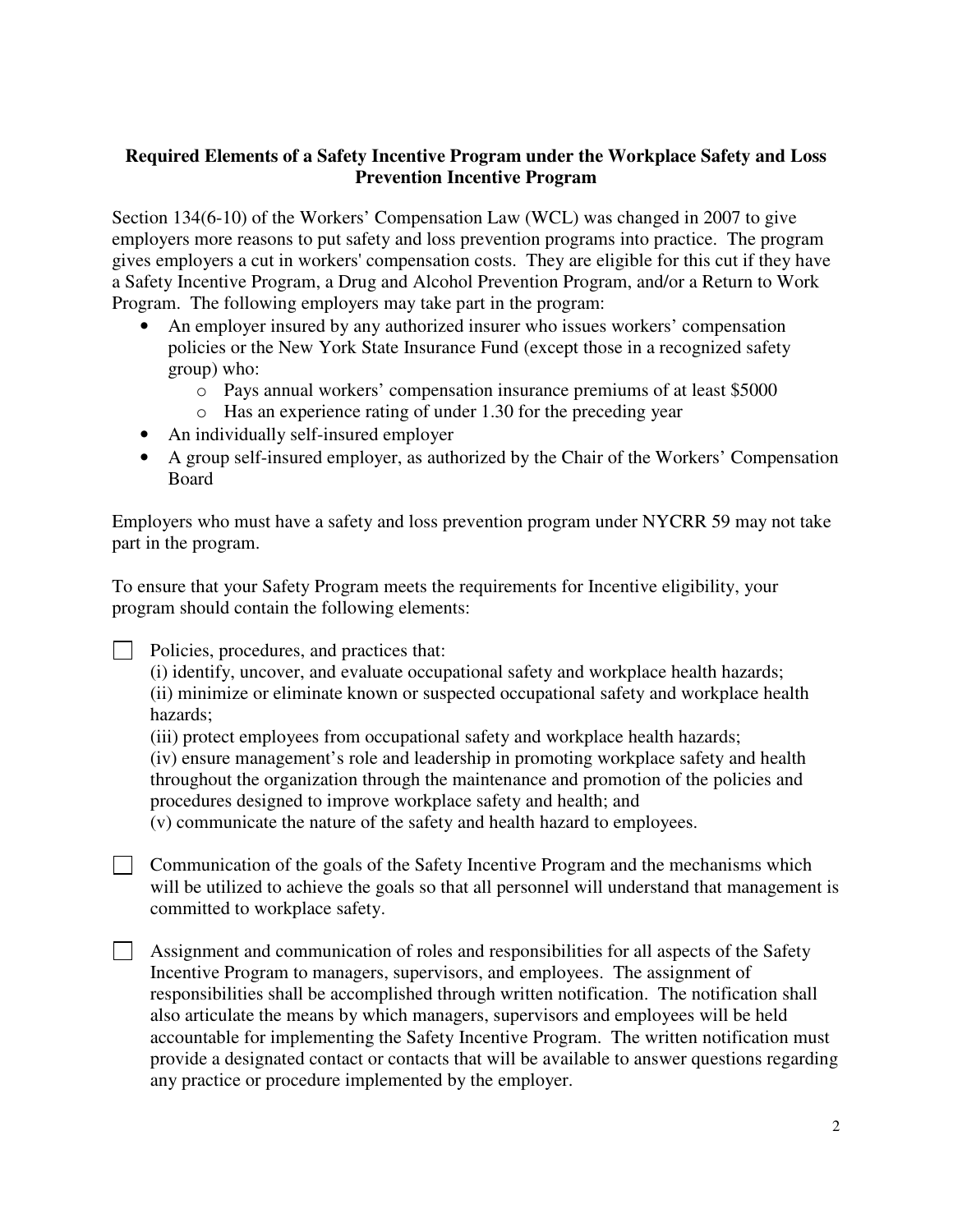- $\Box$  A mechanism to conduct on-going workplace safety inspections so that new or previouslyidentified workplace hazards may be minimized or eliminated through the use of safe work practices, investment in equipment, engineering, or administrative controls. On-going safety inspections shall be conducted with a frequency necessary to be effective.
- Assurance that all workers at every site covered by the Safety Incentive Program are provided with appropriate and effective safety protections, including appropriate personal protective equipment that is properly used and maintained in good condition at all times.
- Employee involvement in the structure and operation of the Safety Incentive Program to facilitate their commitment to achieving its goals and objectives. Employee involvement shall be accomplished through the designation of one or more employee representative(s) at each site where the Safety Incentive Program will be implemented or through the recognized representative of each collective bargaining unit, where applicable.

 $\Box$  Appropriate training for managers, supervisors, and employees that shall enable them to: (i) Accomplish the task and responsibilities assigned to them under the approved Safety Incentive Program;

- (ii) Recognize potential hazards;
- (iii) Maintain safety protection in the work area; and
- (iv) Reinforce employee safe work practices and the use of required protective measures,

 $\Box$  A reliable procedure by which employees may notify management personnel, without fear of reprisal, of conditions that appear hazardous or are not in compliance with the policies of the Safety Incentive Program.

 $\Box$  A reliable procedure to respond to safety and health hazards in a timely and appropriate manner. Implement new or improved safety procedures that follow a hierarchy of controls that first uses an appropriate combination of engineering and administrative controls to eliminate or minimize the hazard and then requires employees who have exposure to the hazard to use personal protective equipment. Personal protective equipment must be designed to match the particular hazard and reduce the exposure of employees to that hazard.

Investigation of accidents to identify the root cause(s) of the hazard(s) and prevent reoccurrences.

A means to evaluate or analyze accident, injury, and illness trends or data over time in order to identify patterns and develop strategies for accident reduction and elimination. Such analysis should illustrate the effectiveness (or lack thereof) of any modification(s) to achieve the desired results.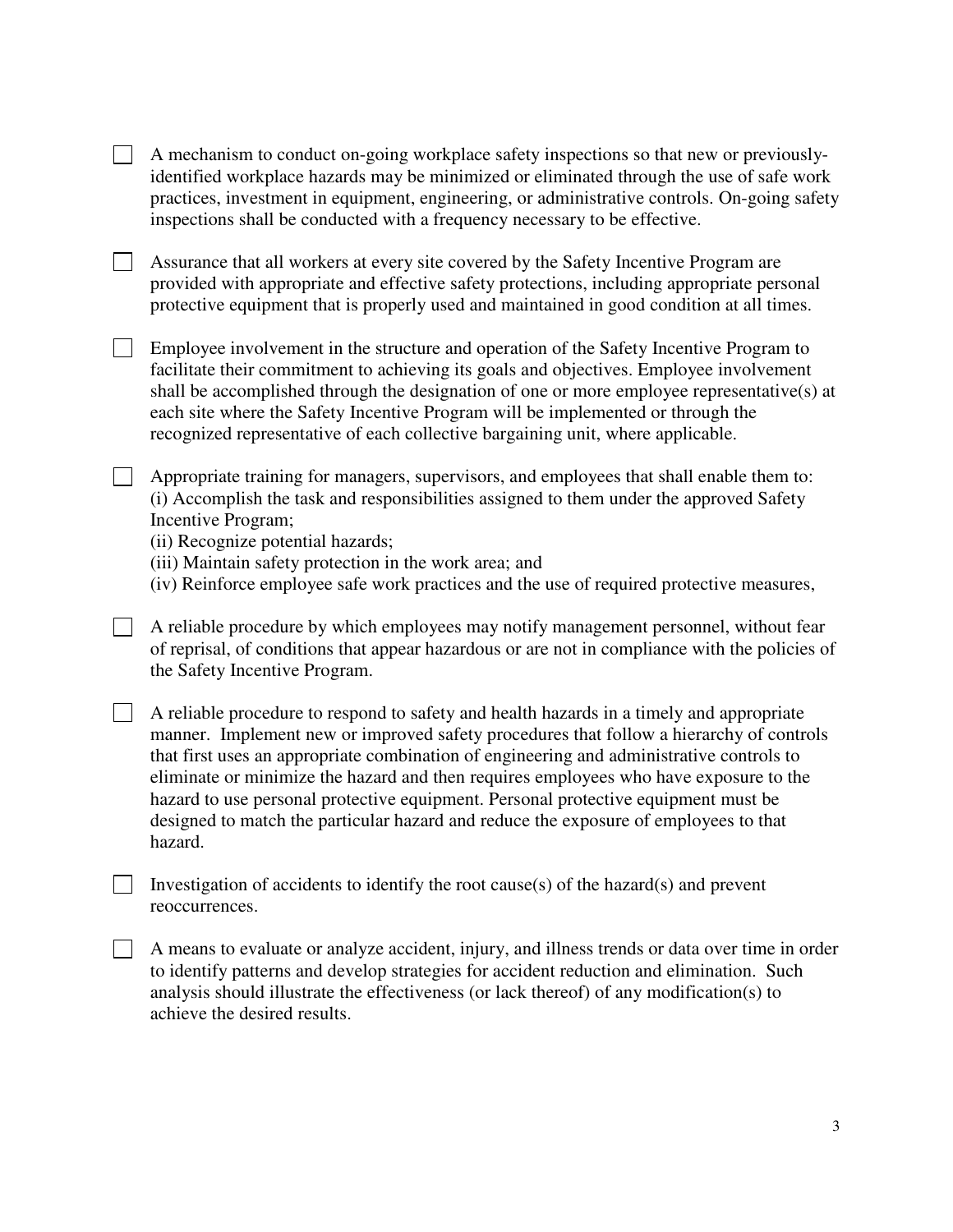| A written emergency action plan that includes, at a minimum, procedures for reporting a       |
|-----------------------------------------------------------------------------------------------|
| fire or other emergency; procedures for emergency evacuation, including type of evacuation    |
| and exit route assignments; procedures to be followed by employees who remain to secure       |
| critical plant operations before they evacuate; procedures to account for all employees after |
| evacuation; and procedures to be followed by employees performing rescue or medical           |
| duties.                                                                                       |

| Procedures for transmitting and enforcing new or improved safe work practices through |
|---------------------------------------------------------------------------------------|
| training, positive reinforcement, and correction of unsafe performance.               |

- Hazard assessments that are conducted whenever significant or dangerous new machinery, equipment, or technology is introduced into the workplace or when working conditions materially change through new policies, procedures or processes.
- The final, approved Safety Incentive Program plan shall be provided to the designated employee representative(s) in each workplace location or to the recognized representative of each collective bargaining unit, where applicable, and shall be made available to all employees upon request.
- The Safety Incentive Program must be documented in writing and communicated in languages and methods clearly understood by all employees.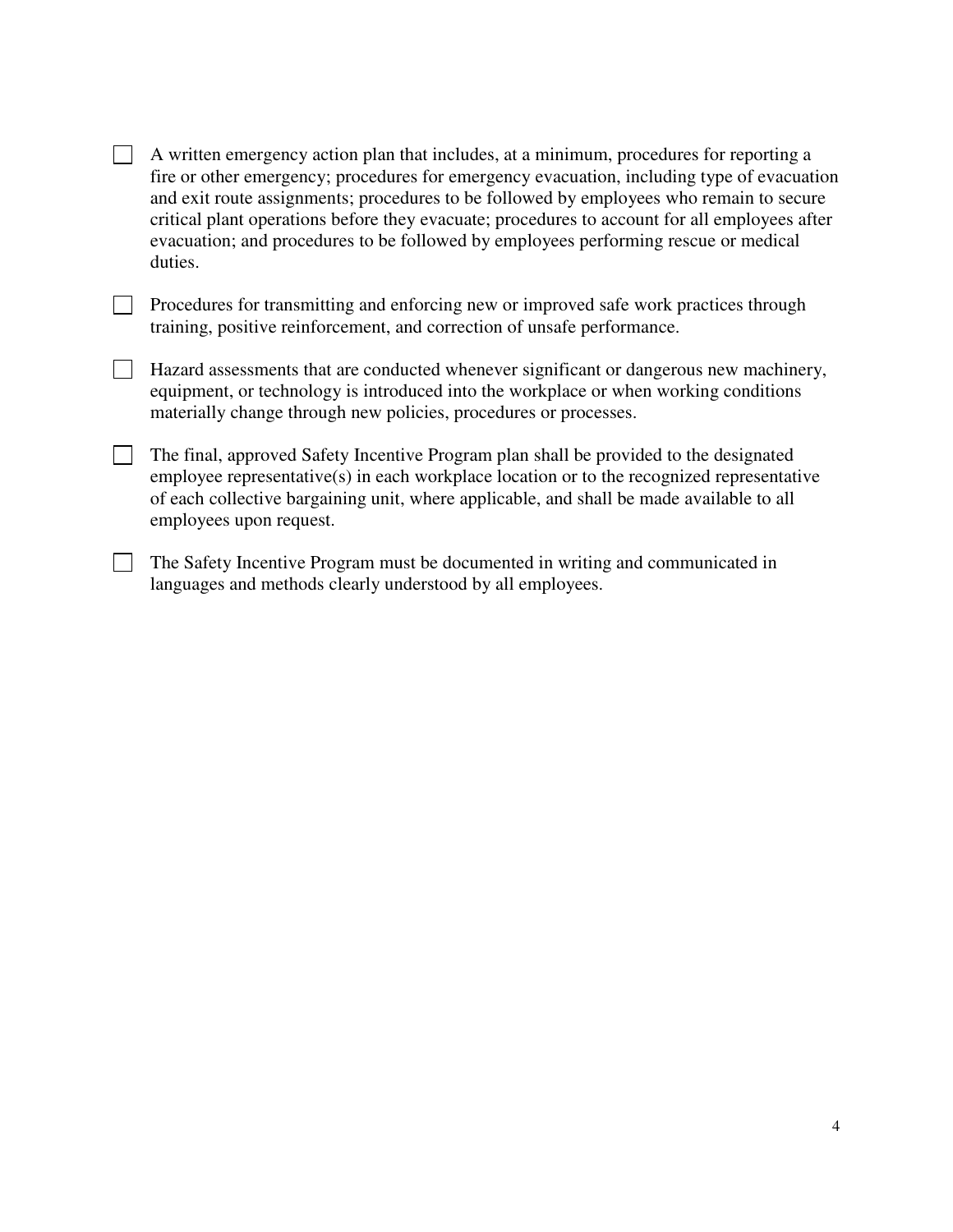This document outlines a Safety Program for use by a business seeking the Workplace Safety and Loss Prevention Incentive Program (WSLPIP) credit. Employers may use this model, in whole or in part, depending on their business needs. To qualify for a credit under the WSLPIP, a Safety Program must meet the requirements in Industrial Code Rule 60-1.13. A list of the requirements is found on pages two through four of this document.

#### **I. POLICY STATEMENT**

It is the policy of \_\_\_\_\_\_\_\_\_\_\_\_\_\_\_\_*(Name of Company)* to ensure a safe and healthy workplace for all our staff. To achieve this, we will have an effective and on-going Safety and Loss Prevention Program. We designed this program to protect all staff from work-related injury and illness. It will also protect equipment from loss or damage. Our most valued asset is our staff. Their safety is vital to our business. To keep our workplace as safe as it can be, the following Safety and Loss Prevention Program will guide both management and staff.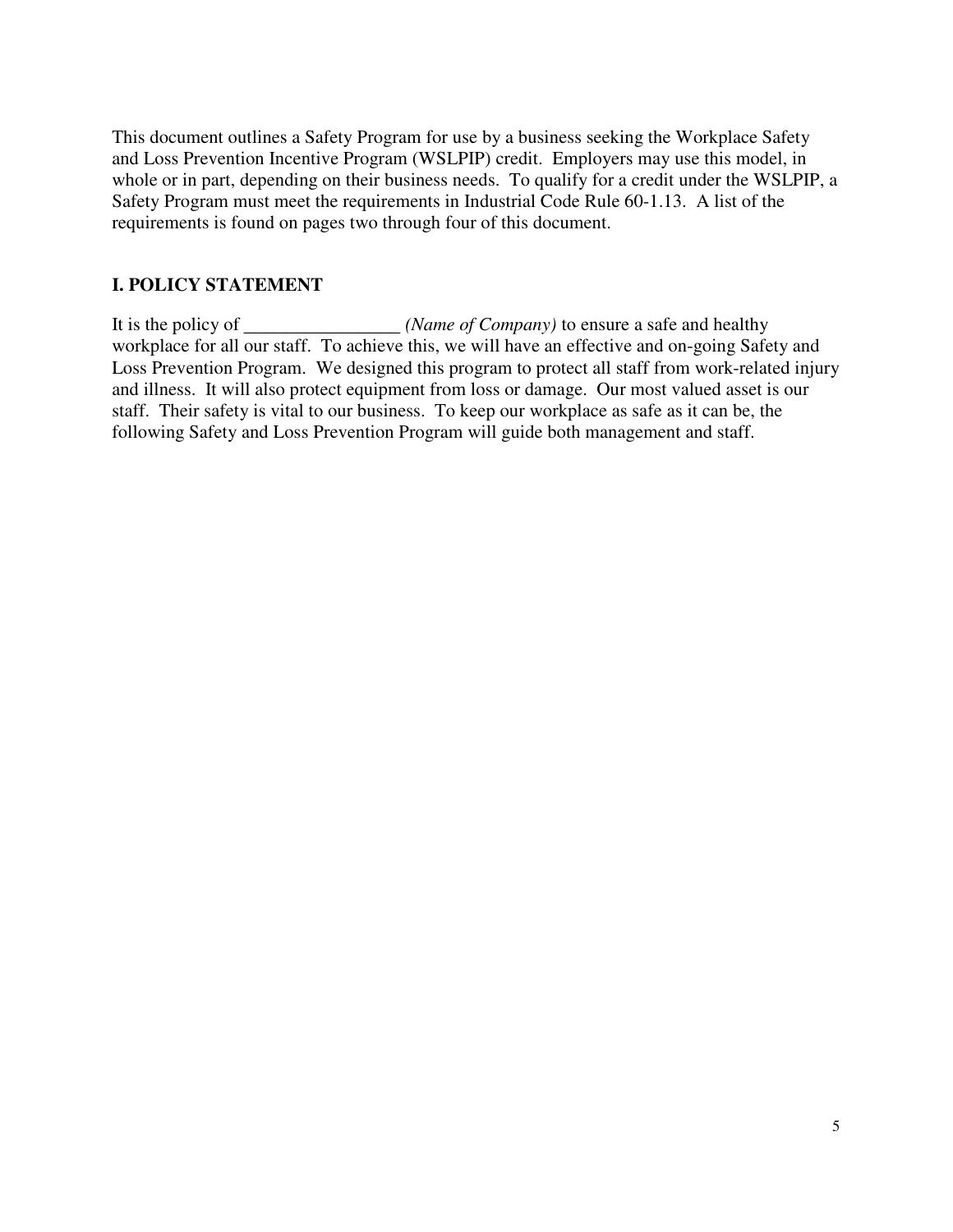# **II. GOALS**

The main goal of our Safety and Loss Prevention Program is to prevent accidents. This means that safety and health will be a vital part of our business values and your daily work routine. To achieve this, we have the following goals:

- To have all staff help design, practice, and maintain our Safety and Loss Prevention Program
- To create a Safety Committee that includes managers and workers
- To develop programs and procedures to meet our safety and health needs
- To implement an ongoing safety and health training program for all staff
- To inform all staff of their safety and health responsibilities
- To conduct a complete baseline safety and health review of our facility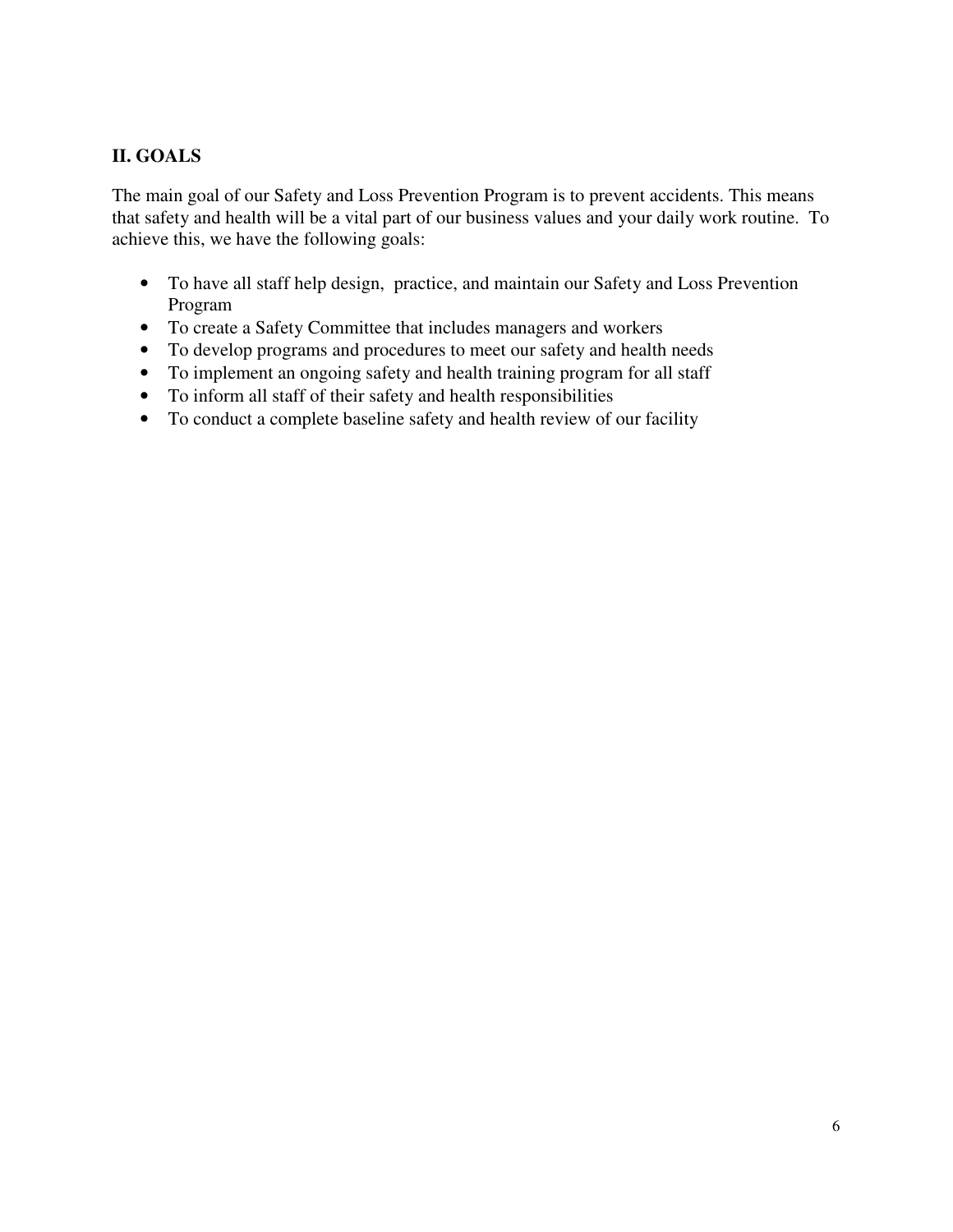## **III. OBJECTIVES**

The following objectives will help us excel in health and safety:

- We will form a Safety Committee that includes both managers and staff.
- *<i>Mame/Title*) will complete a full safety and health survey of the workplace to find out if we comply with Federal and State safety and health regulations.
- The Safety Committee will develop and maintain a written Safety and Loss Prevention Program.
- All management and staff will have access to the written Safety and Loss Prevention Program.
- *Parameters (Nametersal)* will conduct Job Hazard Analyses (See Appendix D) for all possibly hazardous work operations.
- The committee will review the Safety and Loss Prevention Program quarterly.
- The committee's review will make sure that the Program works and will see if we have reached our goals and objectives. The committee will change the program as needed, with approval from management.
- Staff will know and accept their safety and health responsibilities.
- We will train staff members to conduct regular in-house inspections. Staff will get into the habit of checking for possible workplace hazards.
- *\_\_\_\_\_\_\_\_\_\_\_\_\_\_\_ (Name/Title)* will train supervisors to conduct prompt accident/incident investigations.
- *\_\_\_\_\_\_\_\_\_\_\_\_\_\_\_ (Name/Title)* will complete initial training for all staff.
- *(Name/Title)* will develop and implement emergency action procedures.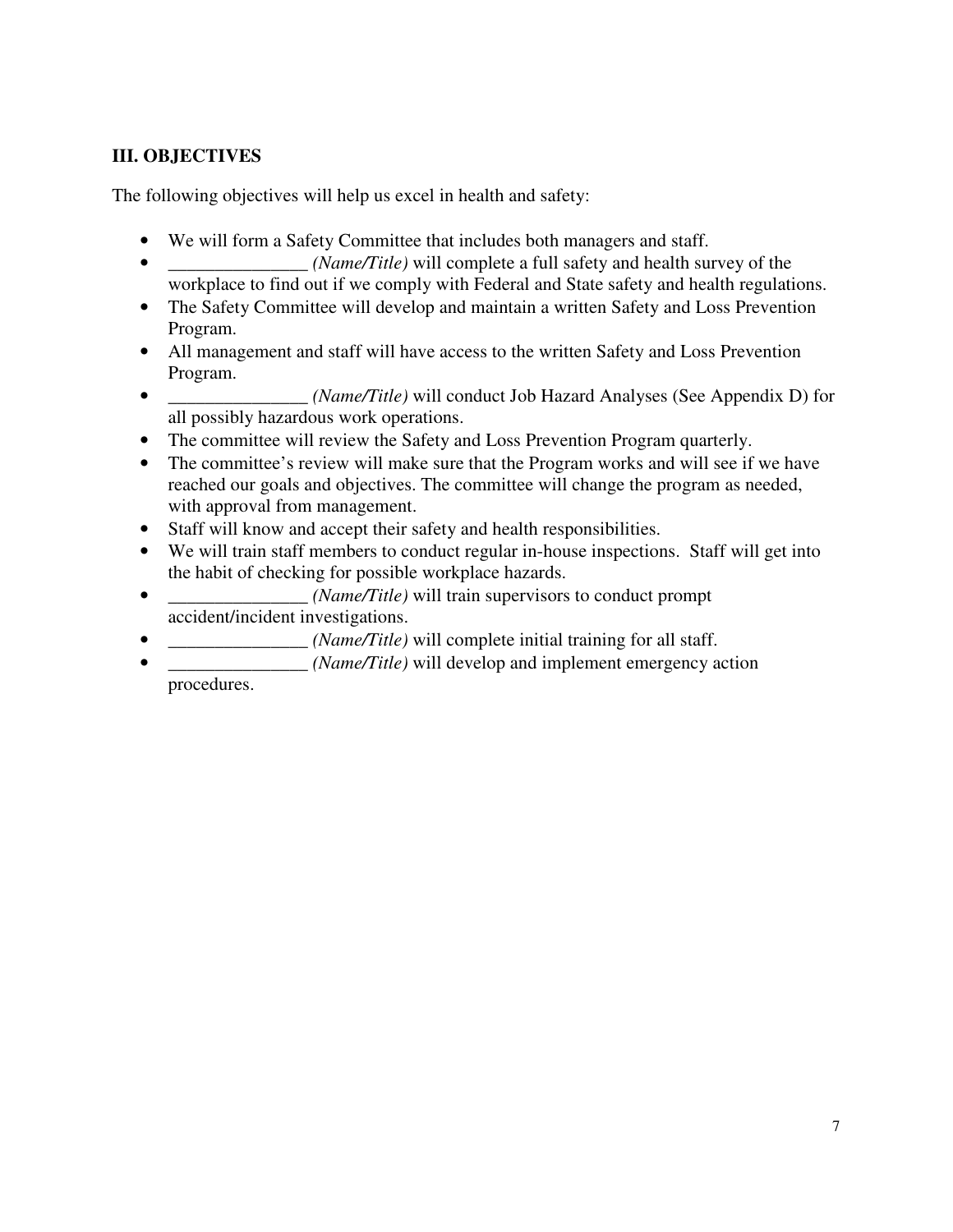### **IV. SAFETY AND HEALTH RESPONSIBILITIES**

We cannot overstate how important it is for all staff to embrace their role in safety and health. To make sure that you know and understand your part in our Safety and Loss Prevention Program, we have created a responsibility list for each job description at our company.

#### Executive Management

- Oversees design, practice, and maintenance of the Safety and Loss Prevention Program
- Provides the leadership and resources needed for an effective Safety and Loss Prevention Program
- Assigns safety and health responsibilities to managers
- Holds managers accountable for their safety and health roles
- Sets a good example by following required safety and health rules and practices
- Reviews accident reports
- Ensures that a reliable system is in place for staff to report conditions or situations that could be hazardous

#### Plant Manager or Appropriate Management Personnel

- Lead and direct the Safety and Loss Prevention Program
- Hold all supervisors accountable for their assigned safety responsibilities
- Oversee design, practice and maintenance of the Safety and Loss Prevention Program
- Review accident reports
- Set up a reliable system for staff to report conditions or situations that could be hazardous
- Take part in and support staff involvement in all aspects of the Safety and Loss Prevention Program
- Follow up on suggestions from supervisors, staff or the safety committee
- Conduct a Job Hazard Analysis on all possibly hazardous operations
- Assure that all staff know about and use the hazard reporting system
- Take prompt action whenever they find hazards or see unsafe acts
- Enforce specific rules or procedures to cut risk for all tasks that could pose a hazard
- Provide required personal protective equipment and assure its proper use and care.
- Ensure that all accidents are promptly reported, fully investigated and well documented
- Follow accident and injury trends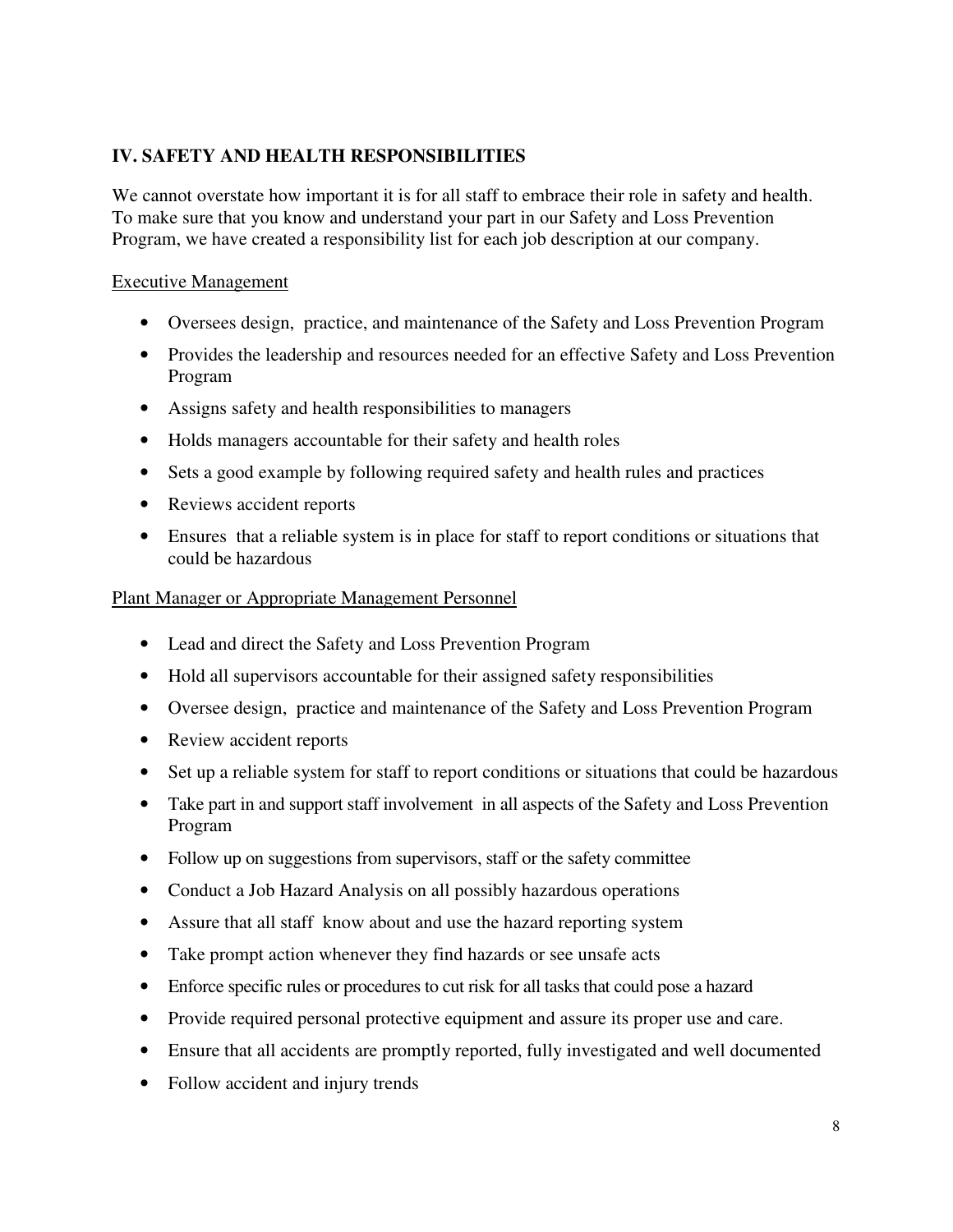- Know current Federal and State safety and health regulations for the workplace
- Assure that all staff receive safety and health training
- Help develop and implement emergency procedures

#### **Supervisors**

- Set a good example for staff members by following safe work practices and wearing personal protective equipment
- Provide required personal protective equipment and makes sure that it is properly used and cared for
- Promptly report, investigate and document all accidents
- Monitor and evaluate staff safety and health performance
- Keep current on safety and health requirements
- Trained to identify safety and health hazards
- Conduct a Job Hazard Analysis on possibly hazardous operations under their supervision (See Appendix D)
- Investigate accidents and near-miss incidents to determine the root cause
- Discourage all possibly hazardous "short cuts" staff may use
- Enforce safe work procedures and rules consistently and fairly
- Provide continuing on-the-job training in safe work procedures.
- Assure each staff member knows what to do in the event of an emergency
- Ensure accurate record keeping is kept
- Analyze hazards for new equipment, processes and design changes

#### Staff

- Know about the Safety and Loss Prevention Program, and follow all safety and health rules, work practices and regulations
- Use all required safety devices and personal protective equipment
- Perform work tasks in a safe manner, and do not take unsafe "short cut"
- Keep a clean and neat work area
- Carries out daily inspections of the work area to look for unsafe conditions
- Report any and all injuries to the supervisor
- Know what to do in case of an emergency.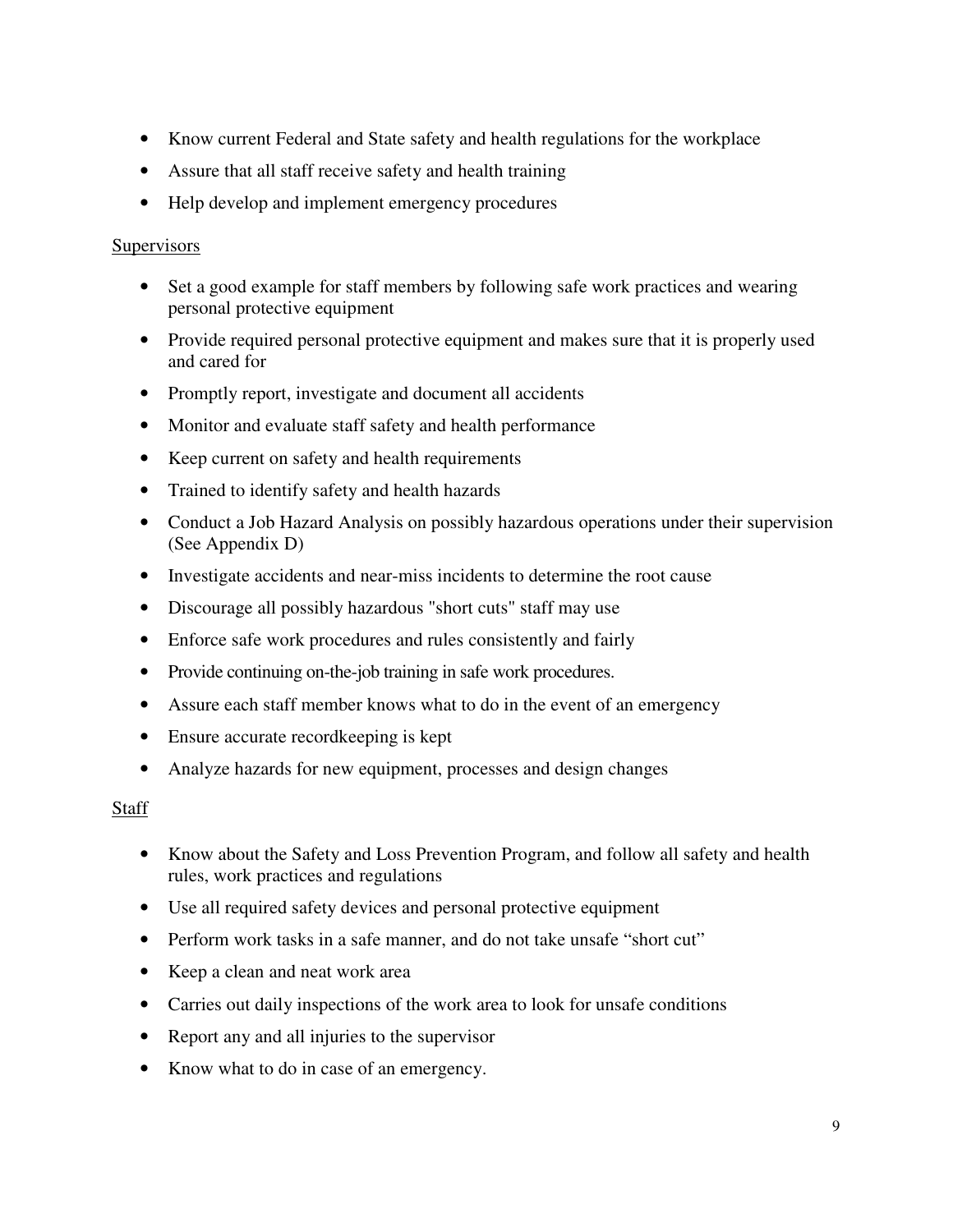#### **Safety Coordinator**

- Advises management on safety and health issues
- Keeps current on safety and health regulations and practices
- Serves as the chair of the safety and health committee
- Conducts safety and health training
- Investigates accidents and near-miss incidents
- Conducts in-house inspections
- Looks for trends in safety and health records
- Informs management of possible safety and health problems
- Helps with hazard analysis of new equipment, processes, and design changes

#### Purchasing Agent

- Takes safety and health awareness training to help early efforts to find possible hazards in the design phase
- Ensures that all chemicals we buy have a Material Safety Data Sheet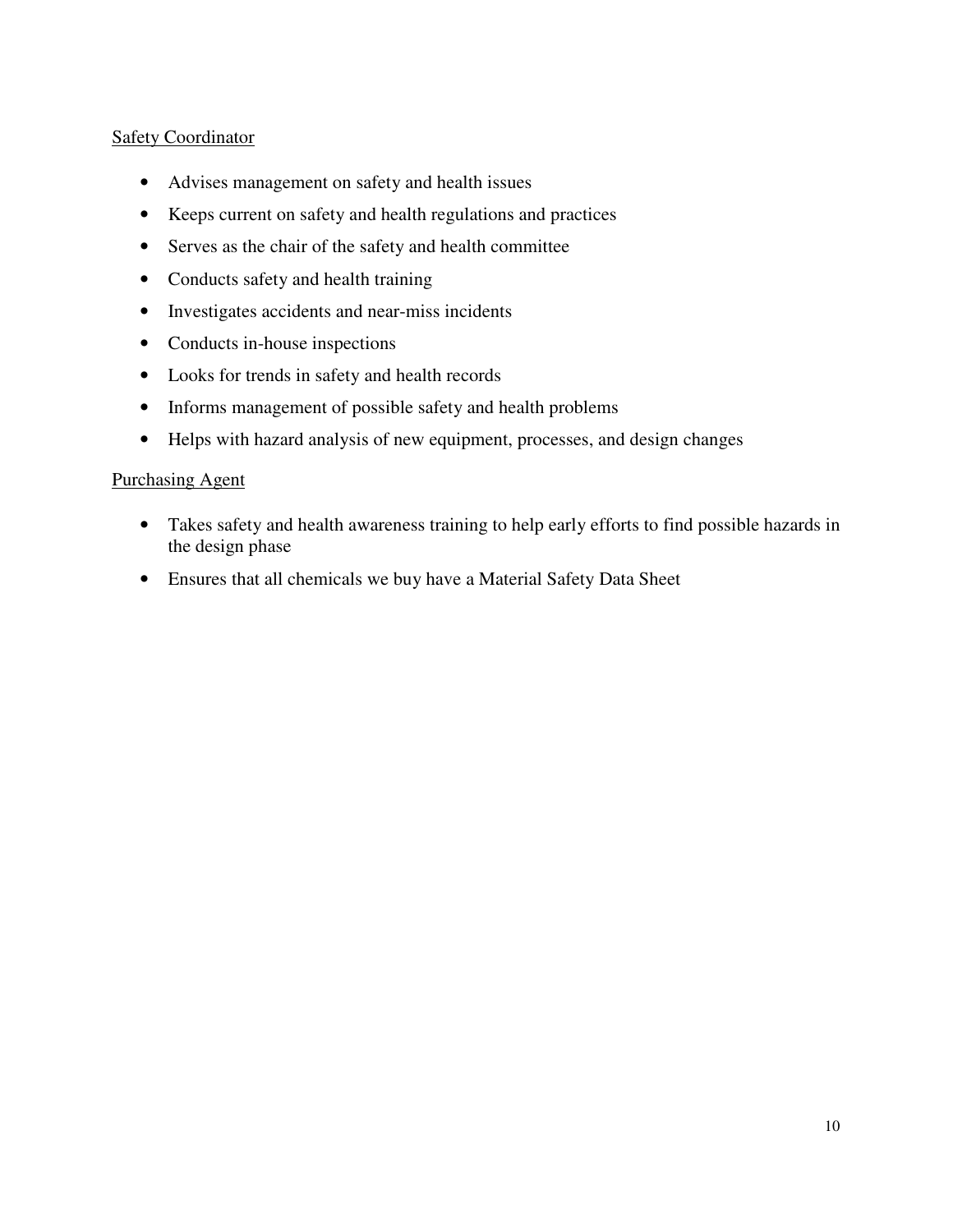## **V. SAFETY AND HEALTH PERFORMANCE ACCOUNTABILITY**

As we stated in our company policy, we give safety and health top priority. It is good for business. It is also good for the well-being of our staff. We expect all staff to take part in our program. Staff who ignore their safety and health responsibilities will be held accountable.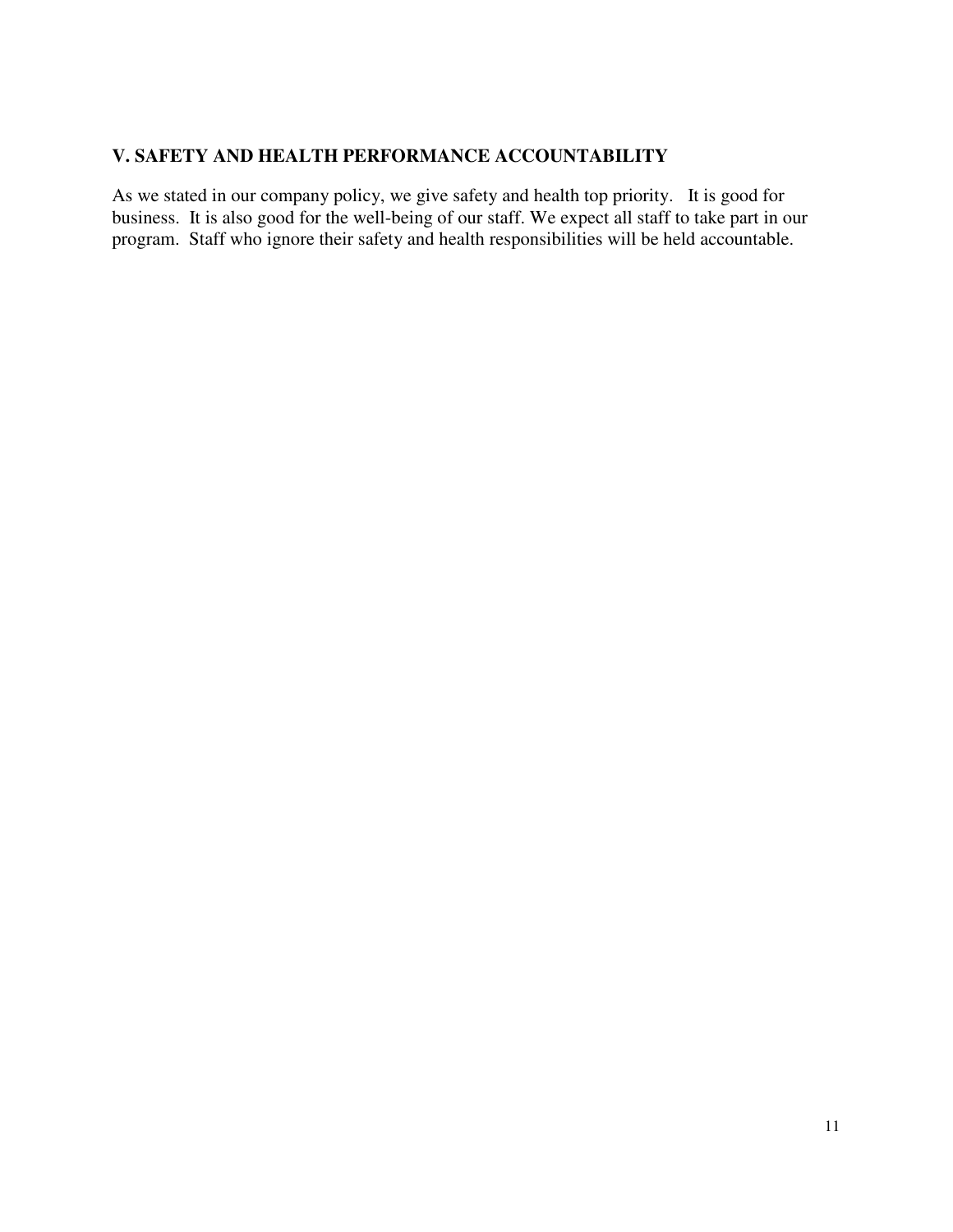## **VI. SAFETY AND HEALTH TRAINING PROGRAM**

Training is a basic tool for all our workers. It will reduce the risk of workplace accidents and injuries. All staff members must be able to see, understand and avoid possible hazards to themselves and to their co-workers.

The Plant Manager must assure that all staff members get the training they need to do their jobs safely. *\_\_\_\_\_\_\_\_\_\_\_\_\_\_\_ (Name or Title)* is responsible for deciding on the safety and health training needs. He *(or she)* will also give training and review the success of the safety and health-training program.

#### **Safety and Health Training for Managers**

- Safety and health responsibilities
- The goals and purposes of the safety and health program
- Awareness training on safety and health issues that are important to the facility

#### **Safety and Health Training for Supervisors**

- Safety and health responsibilities
- How to find hazardous conditions
- How to recognize unsafe work practices
- Accident investigation procedures
- Conducting a Job Hazard Analysis (See Appendix D)
- Conducting on-the-job safety training
- Emergency procedures
- Proper use, limitations and upkeep of personal protective equipment
- Safety and health regulations that pertain to the work operation(s) they supervise
- Recordkeeping

#### **Safety and Health Training for Staff Members**

- Program orientation
- Safety and health responsibilities
- Specific on-the-job training for the job task(s) they perform
- The proper use, limitations and upkeep of personal protective equipment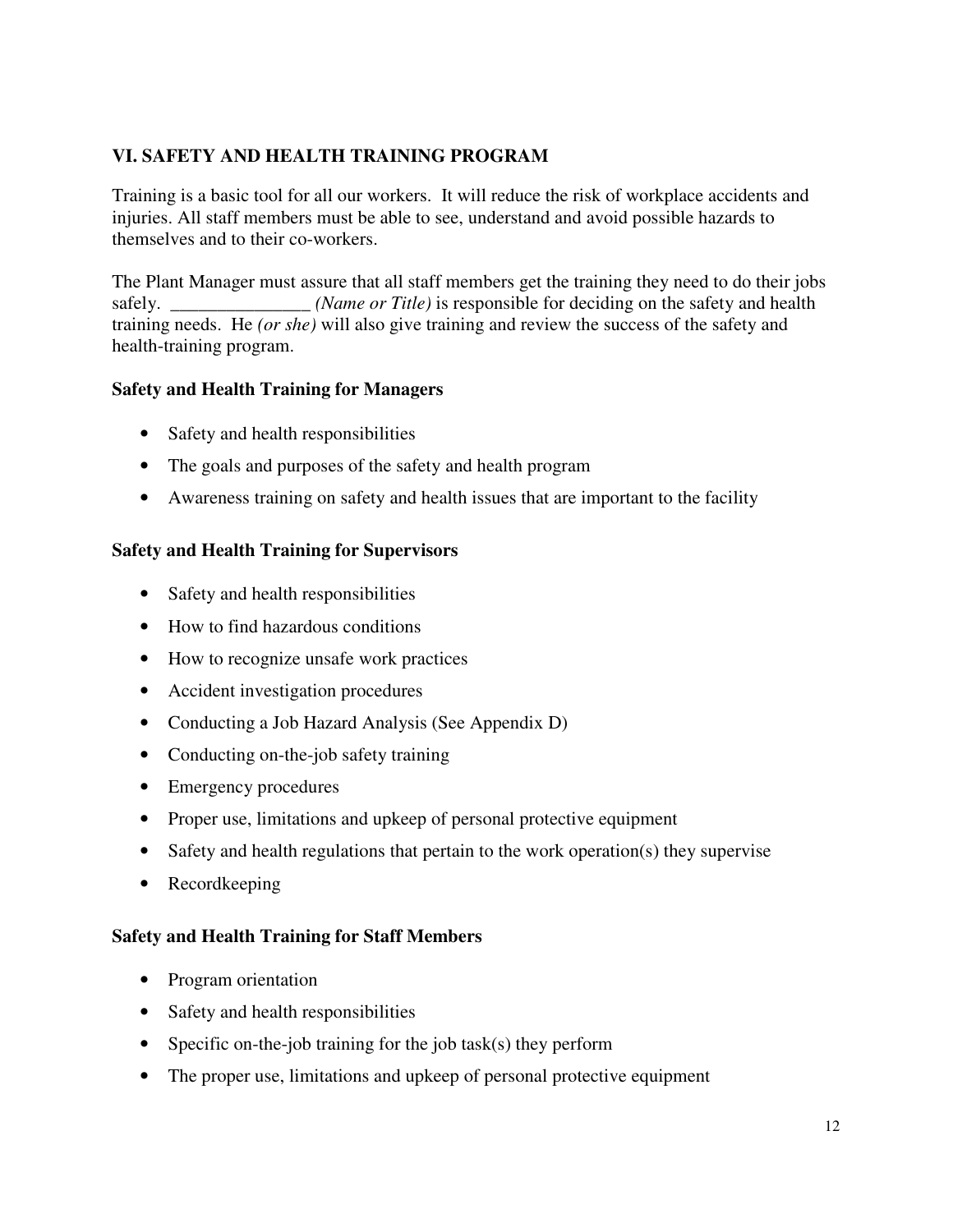## **VII. SAFETY AND HEALTH COMMITTEE**

The Safety Committee consists of managers, staff and the safety coordinator. The committee helps design, implement and evaluate our safety and health activities. We may change members every so often to make sure everyone is as involved as possible. We will hold meetings *(Time Frame)*. All committee members must attend.

The committee completes these tasks:

- Review existing safety and health rules and procedures; make sure that these rules are current, realistic, and enforced
- Check on any changes in current safety and health regulations
- Make suggestions for staff training
- Review all accident reports to find the root cause
- Audit the results of all safety inspections
- Review training programs with special attention to training in these areas:
	- new or transferred staff
	- new safety and health regulations
	- new or changed procedures or processes
	- new equipment or chemicals
	- staff who carry out Job Hazard Analyses
	- staff who carry out accident investigations
- Carry out first hazard analysis for new equipment, processes, and designs
- Conduct periodic in-house safety inspections
- Provide recommendations to management on safety and health issues
- Evaluate the Safety and Loss Prevention Program
- The Safety Committee will make their findings and suggestions available to *\_\_\_\_\_\_\_\_\_\_\_\_\_\_\_ (Name or Title)*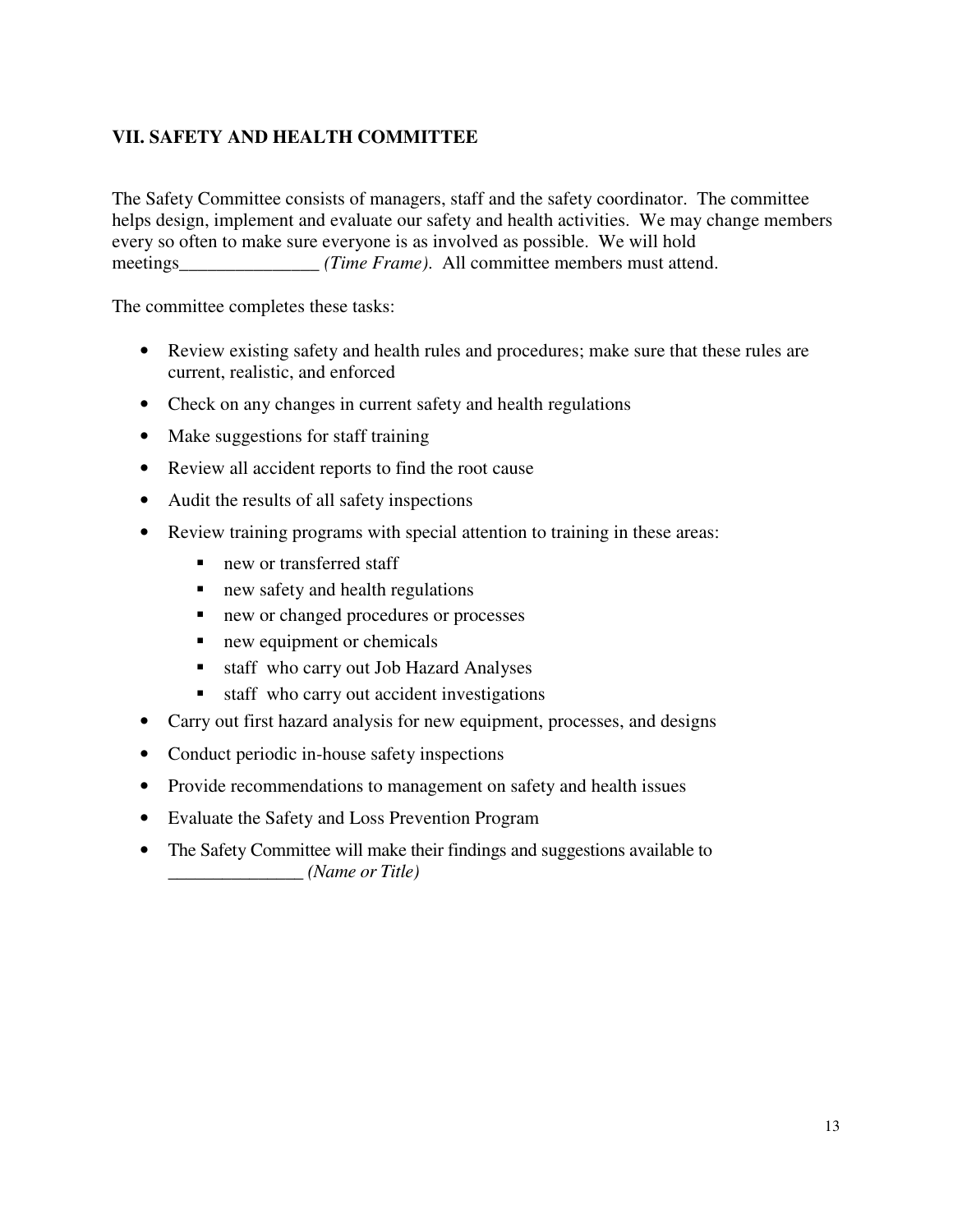#### **VIII. IN-HOUSE SAFETY INSPECTION PROGRAM**

Safety inspections are an integral part of program. We will conduct inspections to:

- Maintain a safe and healthful work place
- Recognize unsafe work practices
- Detect unsafe working conditions
- Increase safety awareness
- Prevent injuries and illnesses

Everyone must be aware of safety and health conditions. You should check your immediate work area regularly. Whenever possible, you should quickly take steps to fix any problems.

If you cannot fix the problem right away, you must tell your area supervisor. You can either speak to your area supervisor or fill out a Hazard Report Form. If you do not fill out the form, your supervisor must do it. We require a Hazard Report Form for any problem that you cannot fix yourself.

If your supervisor cannot fix the hazard when you report it, they must take steps to fix it. They must take temporary action to protect against the hazard. Supervisors should contact management if they need help.

Our Safety Committee will carry out safety and health inspections every month. When necessary, the committee will get help from in-house staff with special knowledge of:

- The manufacturing process
- Maintenance operations
- Electrical equipment
- Other

The committee will use a checklist during their inspection. They will review the finished checklist during their meetings. The committee will send a copy of all finished checklists and any corrective actions to management for review.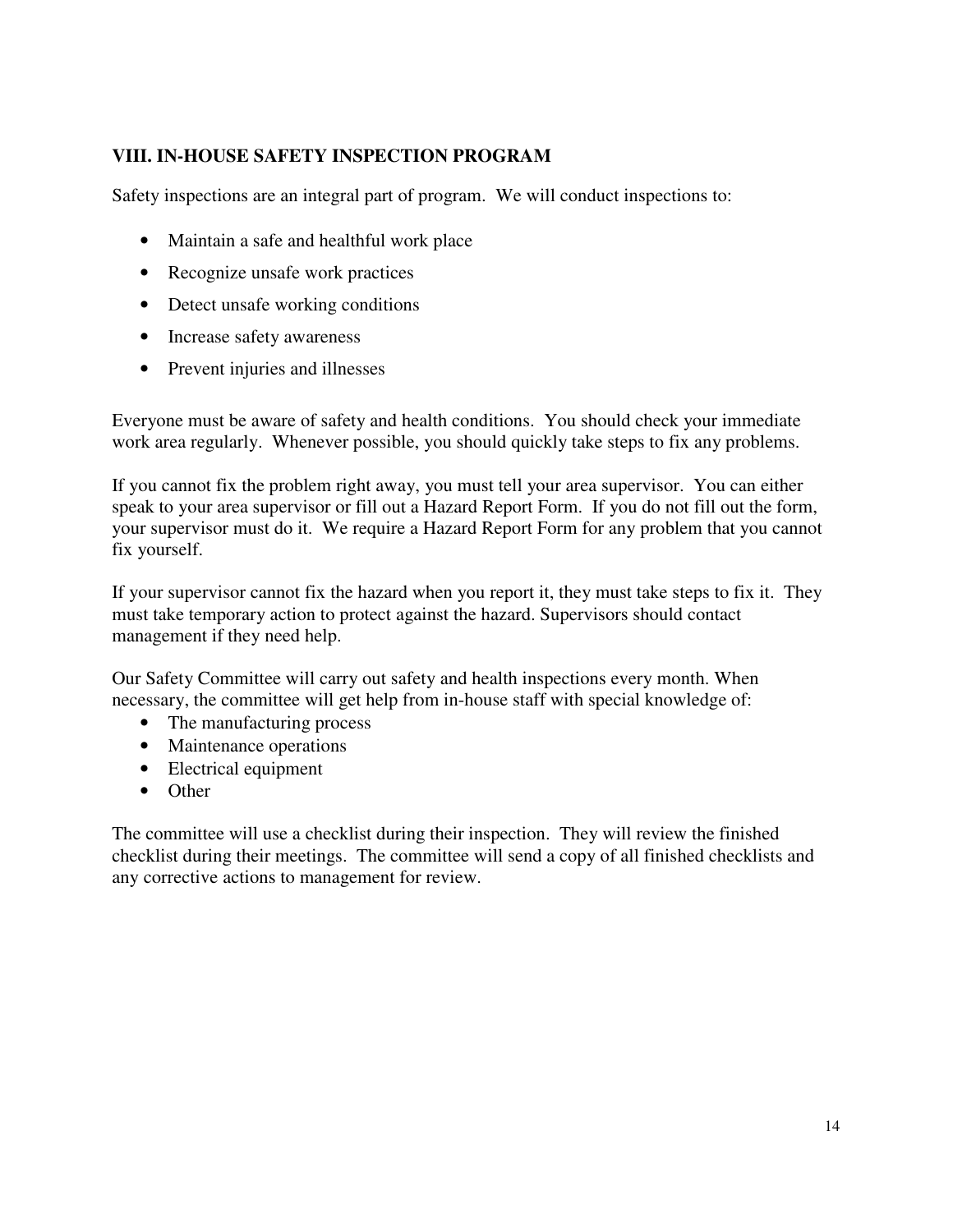## **IX. ACCIDENT INVESTIGATION PROGRAM**

We can prevent most workplace accidents. But even with the best prevention program, accidents can still happen. Accident investigations find out the facts and keep the same type of accident from happening again. They do not place blame on anyone. You must inform your supervisor of all accidents, as soon as they happen. Your supervisor will investigate all accidents, even those that do not cause injury.

We have an accident investigation team for the following situations:

- If the accident causes or could have caused a serious injury
- If the same accident has happened before
- If many staff members perform the task involved in the accident

Our accident investigation team consists of:

| Supervisor of the injured or nearly injured |  |
|---------------------------------------------|--|
| staff member                                |  |
| <b>Safety Coordinator</b>                   |  |
| Production Line Supervisor                  |  |
| Maintenance Staff Member                    |  |
| <b>Production Staff Member</b>              |  |

The accident investigation team will be trained in how to carry out an effective investigation. They will use the Accident Investigation Form for all investigations (See Appendix A). They will send a copy of this form to the Safety Committee for their review.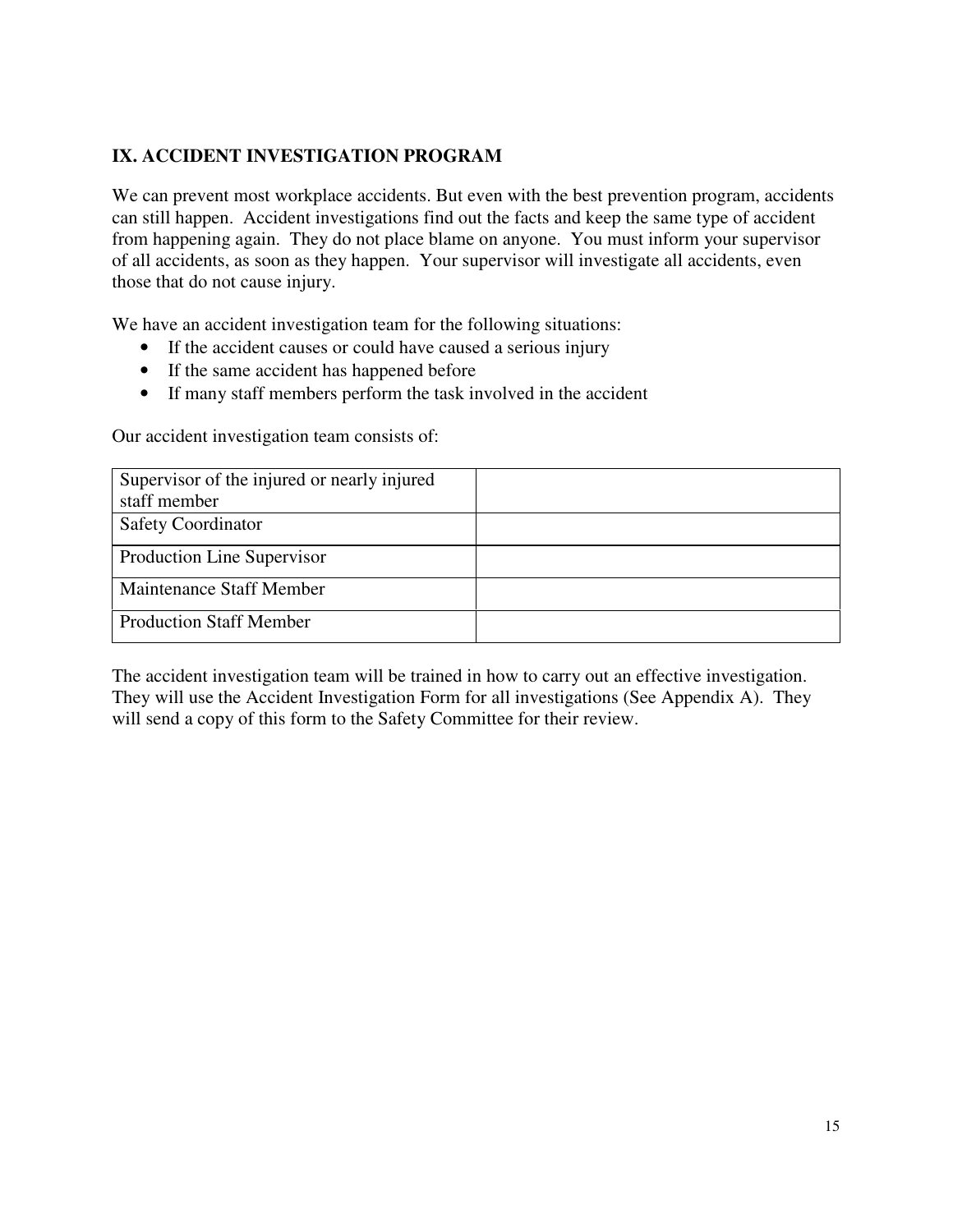## **X. EMERGENCY ACTION PLAN**

Emergency action procedures effectively evacuate staff from our building in case of an emergency. Emergencies include:

- Accidental release of hazardous chemicals or gases
- Fires
- Explosions
- Natural disasters

There is also an emergency action plan to deal with personal injuries.

The Safety Committee and Safety Coordinator must develop and evaluate our emergency action plan. The Safety Coordinator and facility supervisors will put the procedures into place.

We have posted emergency evacuation routes and procedures in each work area of the facility. All new staff will receive training on these procedures when they are first hired. Each supervisor must ensure that each of their staff members is trained. Supervisors must also make sure all staff knows what to do in an emergency.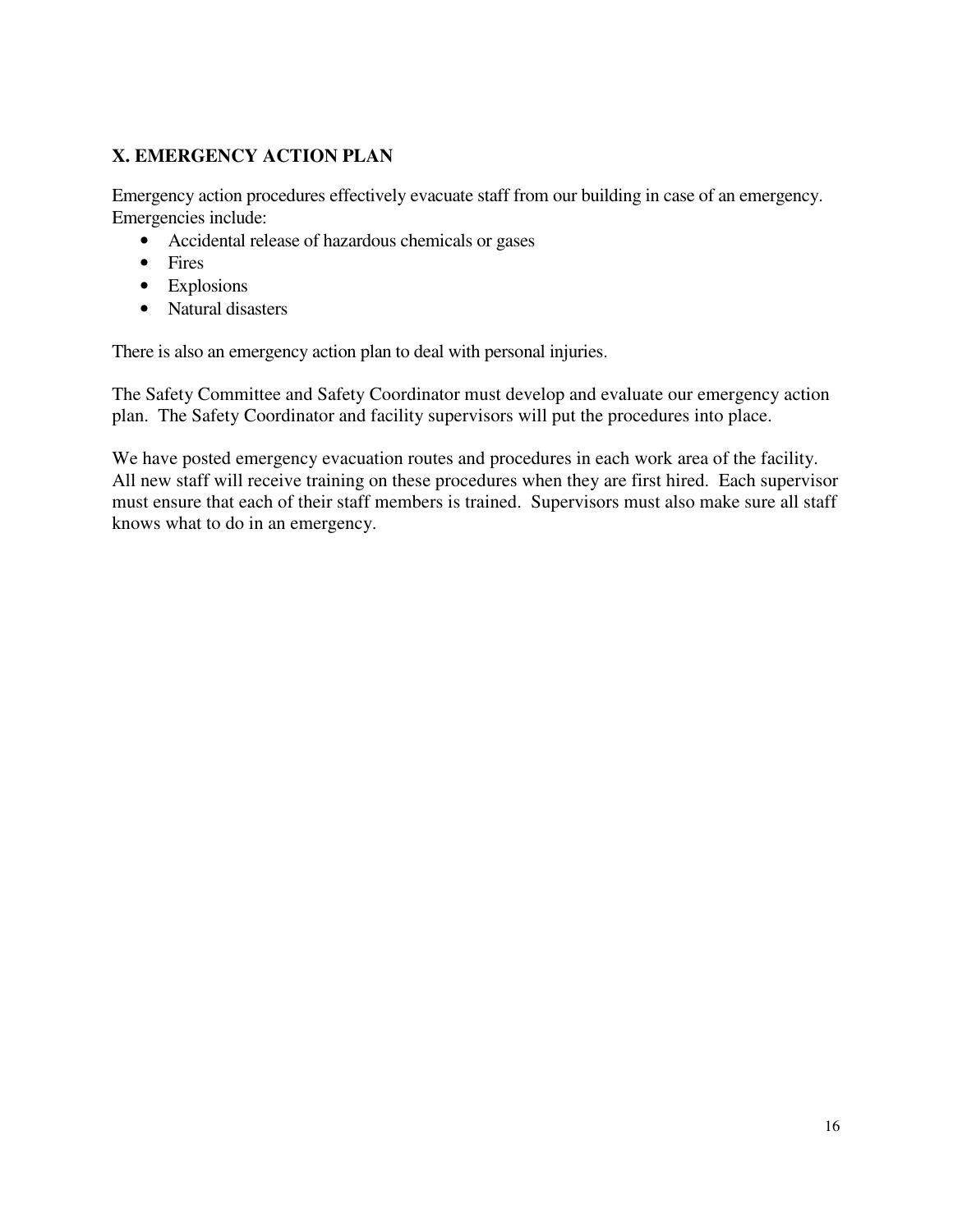## **EMERGENCY ACTION PLAN**

Procedures for reporting Emergencies:

Type of Emergencies to report:

- Fire
- Chemical spill or toxic gas release
- Personal injury
- Other

Emergency Evacuation Routes and Procedures

- Emergency evacuation routes and procedures (including locations of fire extinguishers) should be posted in each work area
- If a copy is not posted, inform the area supervisor; they must promptly post one
- Supervisors must make sure that all their staff know the routes and procedures to follow

Staff Accountability after Evacuation

- Each supervisor must ensure that all their staff are present after an evacuation
- Each staff member must report to a preset location shown on the evacuation routes posted in the work area
- The supervisor may make the head count in person, or they may designate someone else to do it
- All supervisors will then report the head count to the Safety Coordinator

Procedures for Staff Who Remain to Perform Critical Operations Prior to Evacuation

- (*Name or Title*) will provide information on the operations, procedures, training and staff needed to carry out vital operations before their evacuation
- $\blacksquare$  *(Name or Title)* is responsible for writing a procedure and putting those recommendations into practice

Warning System – in case of an emergency evacuation, we will inform staff with the following alarm warning signals: *(Give a detailed description for your facility.)* 

#### Evacuation Drills

We will conduct evacuation drills *\_\_\_\_\_\_\_\_\_\_ (Number)* times per year. The Safety Coordinator and Production Supervisors will schedule the drills. The Safety Coordinator will share the results of the drills with the Safety and Health Committee. We will test the alarm system: *\_\_\_\_\_\_\_\_\_\_\_\_\_\_\_ (Time Frame)*.

Special Fire Protection and/or Chemical Spill Procedures - *(Give detailed information on the specific procedures to follow at your facility.)*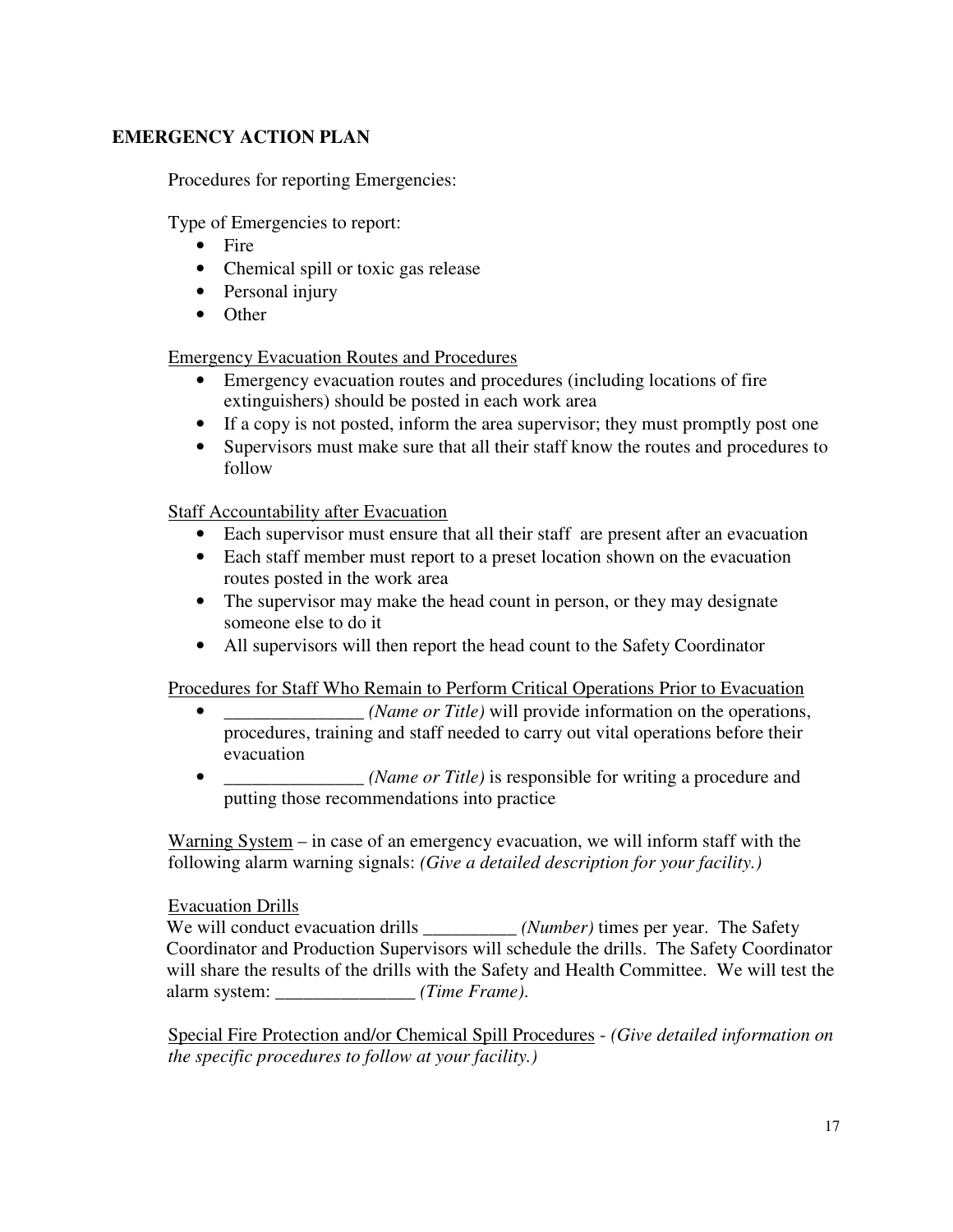### **XI. MEDICAL SERVICES**

#### A. On-site Emergency Medical Services

When there is a personal injury, we will follow these procedures:

On all shifts, you can contact staff with training in basic first aid skills at *\_\_\_\_\_\_\_\_\_\_\_\_\_\_\_ (Telephone Number)*. These staff members will receive basic first aid training from *\_\_\_\_\_\_\_\_\_\_\_\_\_\_\_ (Name or Title)* on a(n) *\_\_\_\_\_\_\_\_\_\_\_\_\_\_\_ (Frequency)* basis. All staff with possible exposure to blood or bodily fluids containing blood must take our Blood-borne Pathogens training.

On-Site Medical Services Provided: *(list any medical service(s) available, e.g., On-site Nurse.)* 

#### B. Off-site Emergency Medical Services

If a staff member needs advanced emergency medical treatment, staff must contact *\_\_\_\_\_\_\_\_\_\_\_\_\_\_\_(Name or Title)* at *\_\_\_\_\_\_\_\_\_\_\_\_\_\_\_(Telephone Number)*. If a staff member needs hospitalization, *<i>Name*) ambulance services will take them to *\_\_\_\_\_\_\_\_\_\_\_\_\_\_\_(Name of Hospital or Medical Facility)*. *\_\_\_\_\_\_\_\_\_\_\_\_\_\_\_(Name or Title)*  will inform the injured staff member's emergency contact.

#### C. Program Assessments

We will evaluate our Medical Services on a(n) \_\_\_\_\_\_\_\_\_\_\_\_\_\_\_(*Time Frame*) basis to make sure that it meets the needs of our facility. <u>\_\_\_\_\_\_\_\_\_\_\_\_\_\_(Name or Title</u>) will carry out this assessment and make recommendations to the Safety Committee.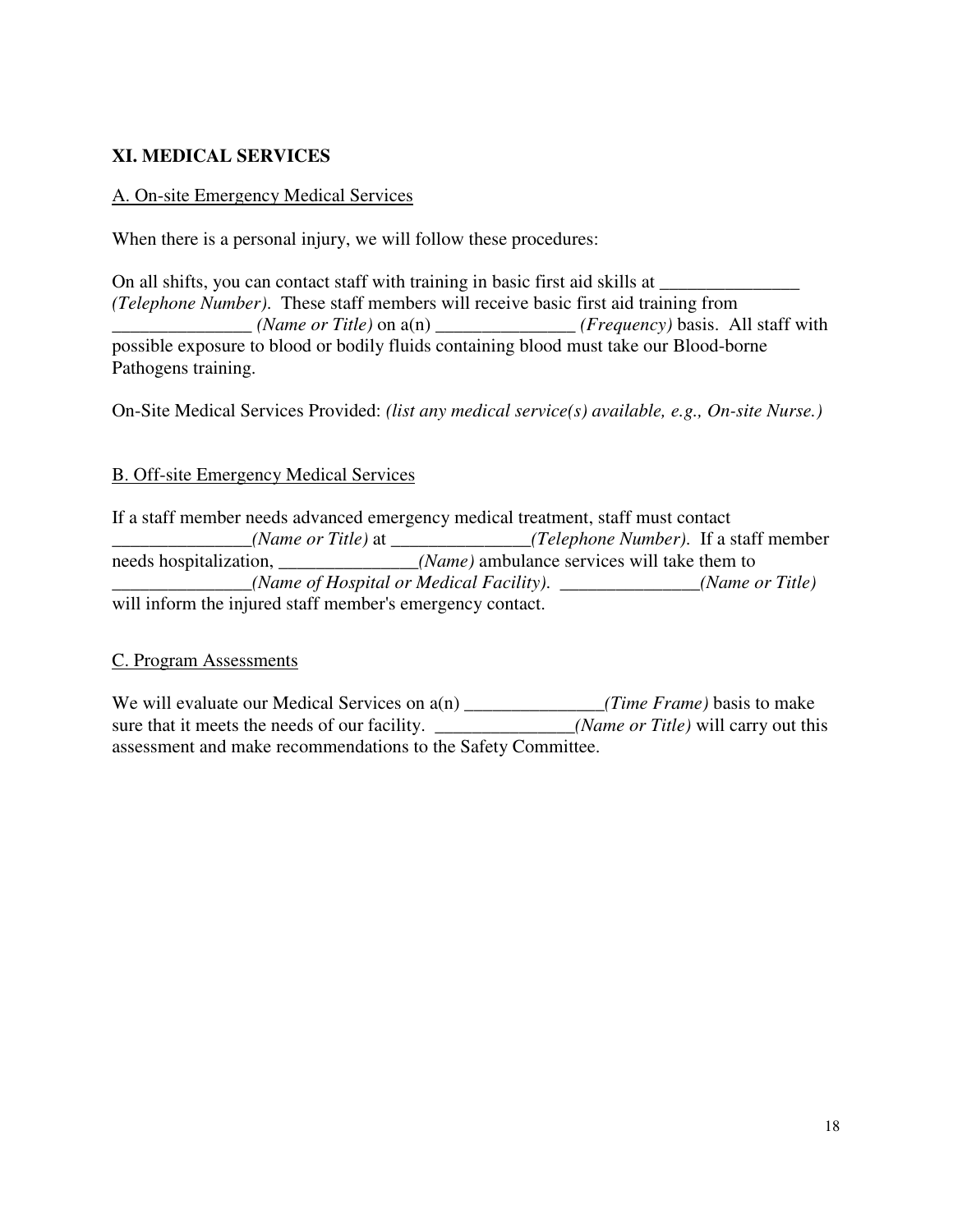### **XII. MOTOR VEHICLE SAFETY PROGRAM**

*\_\_\_\_\_\_\_\_\_\_\_\_\_\_\_(Name or Title)* is responsible for the Motor Vehicle Safety Program. (This applies only to facilities that use motor vehicle equipment for business operations.)

We will use these procedures to cut the risk of accidents and injuries while driving for company business. All operators must:

- Have a valid driver license
- Obey all traffic laws and be courteous to other drivers
- Attend a company-provided driver safety training course
- Promptly report any accidents they are involved in, moving violations received or license suspensions to their supervisor
- Properly maintain their vehicles and have them inspected every year
- Provide their driving records to the Motor Vehicle Program Coordinator upon request These records may include:

Status of driver license Operating and moving violations Accidents Medical restrictions

Operators with poor driving records will be subject to retraining, counseling and/or disciplinary action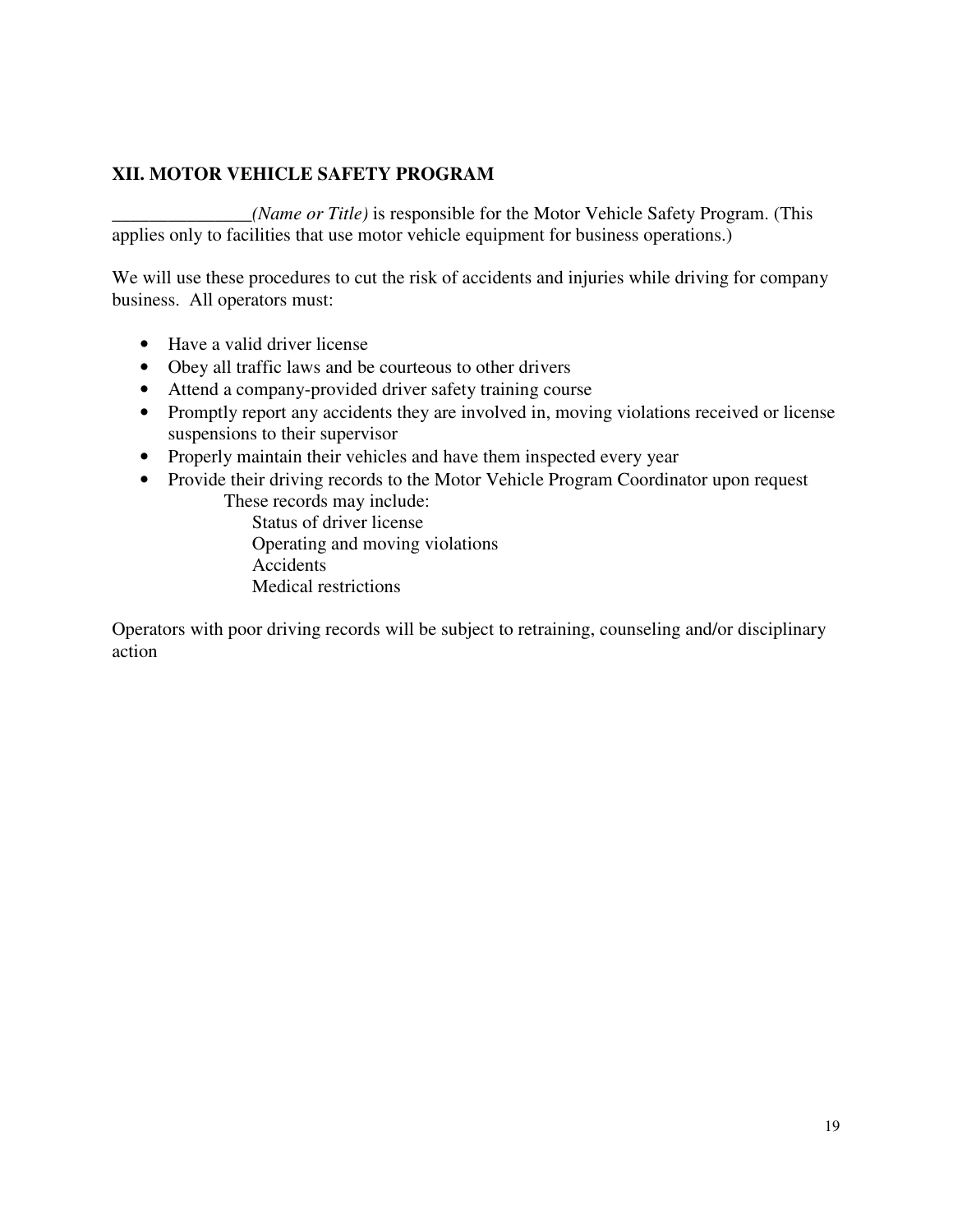#### **XIII. PREVENTIVE MAINTENANCE PROGRAM**

*\_\_\_\_\_\_\_\_\_\_\_\_\_\_\_ (Name or Title)* is responsible for the putting the Preventive Maintenance Program into place. This program makes sure that all equipment is properly maintained and safe to use. We will train staff members in the maintenance program to perform their assigned duties effectively. These staff members will create a maintenance schedule and list equipment needing upkeep.

The maintenance program will cover:

- Equipment and machinery
- Portable power tools
- Housekeeping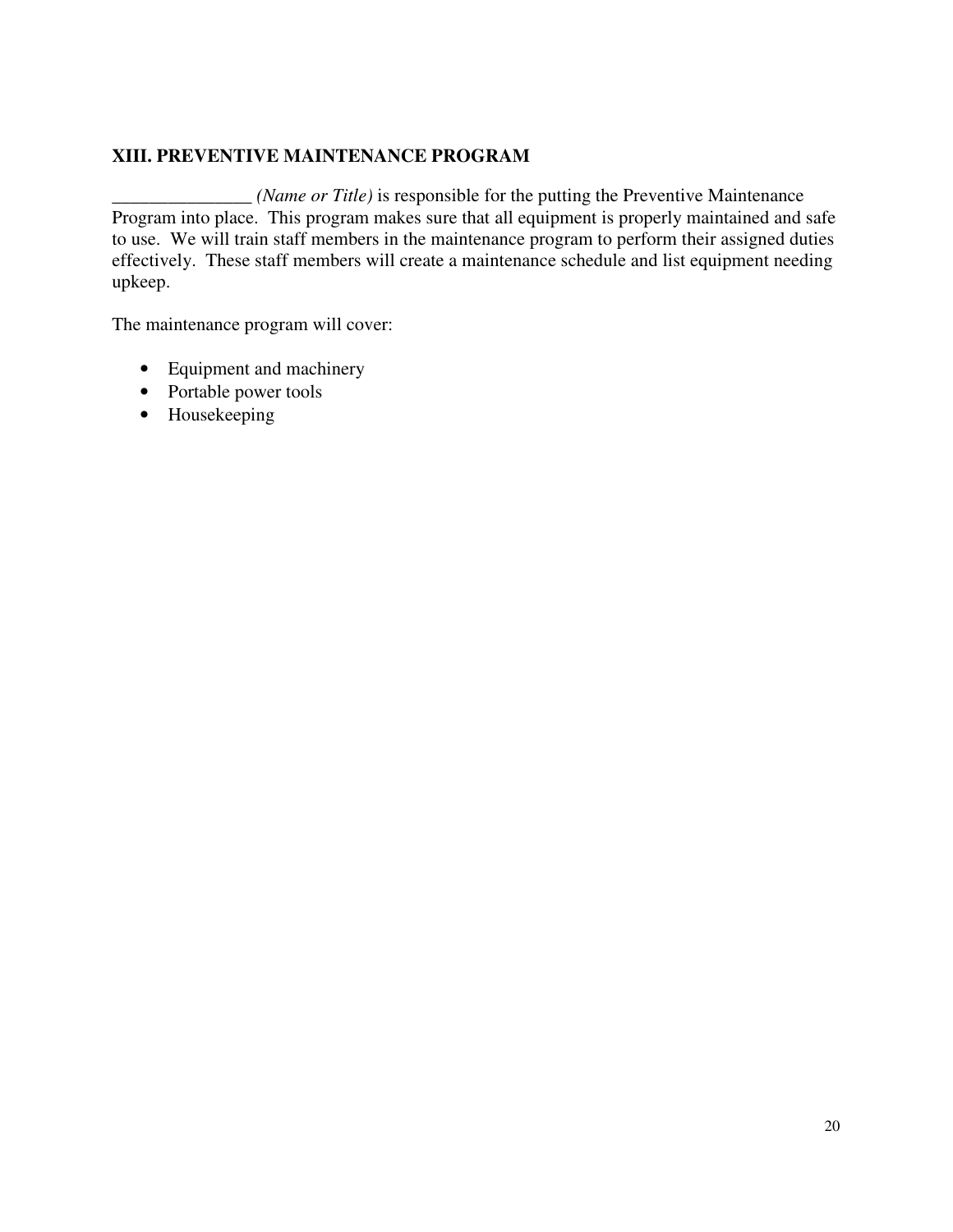#### **XIV. CONTRACTOR SAFETY AND HEALTH PROGRAM**

*\_\_\_\_\_\_\_\_\_\_\_\_\_\_\_ (Name or Title)* is responsible for putting the Contractor Safety Program into place. They also serve as a contact person with all contractors. All contracts set forth the contractors' safety and health responsibilities. All contractors working on company property must fill out a Contractor Safety and Health Qualification Form from Volume IV (See Appendix B).

*\_\_\_\_\_\_\_\_\_\_\_\_\_\_\_ (Name or Title)* will inform the contractor about the hazards and safe working procedures in place for the area(s) they have access to. Each contractor is responsible for training their staff on the applicable safety and health requirements.

*\_\_\_\_\_\_\_\_\_\_\_\_\_\_\_ (Name or Title)* will make sure that the contractor has trained their staff on the applicable safety and health requirements.

Each contractor must inform *<i>(Name or Title)* of the hazards of the contract employer's work. They must list what the contract employer is doing to address them. For example, they could provide the contract employer's emergency procedures. The contract employer must inform *<i>\_\_\_\_\_\_\_\_\_\_\_\_\_\_ (Name or Title)* of any new hazards that they find.

Each contractor must report all injuries, illnesses and accidents that happen on our property to *\_\_\_\_\_\_\_\_\_\_\_\_\_\_\_ (Name or Title)*.

*\_\_\_\_\_\_\_\_\_\_\_\_\_\_\_ (Name or Title)* will carry out periodic safety and health inspections of each contractor's work activities. They will use the Contractor Safety and Health Checklist in Volume IV (See Appendix C).

*\_\_\_\_\_\_\_\_\_\_\_\_\_\_\_ (Name or Title)* will inform the contractor or his/her designee of any problems and request that they fix the condition as soon as possible.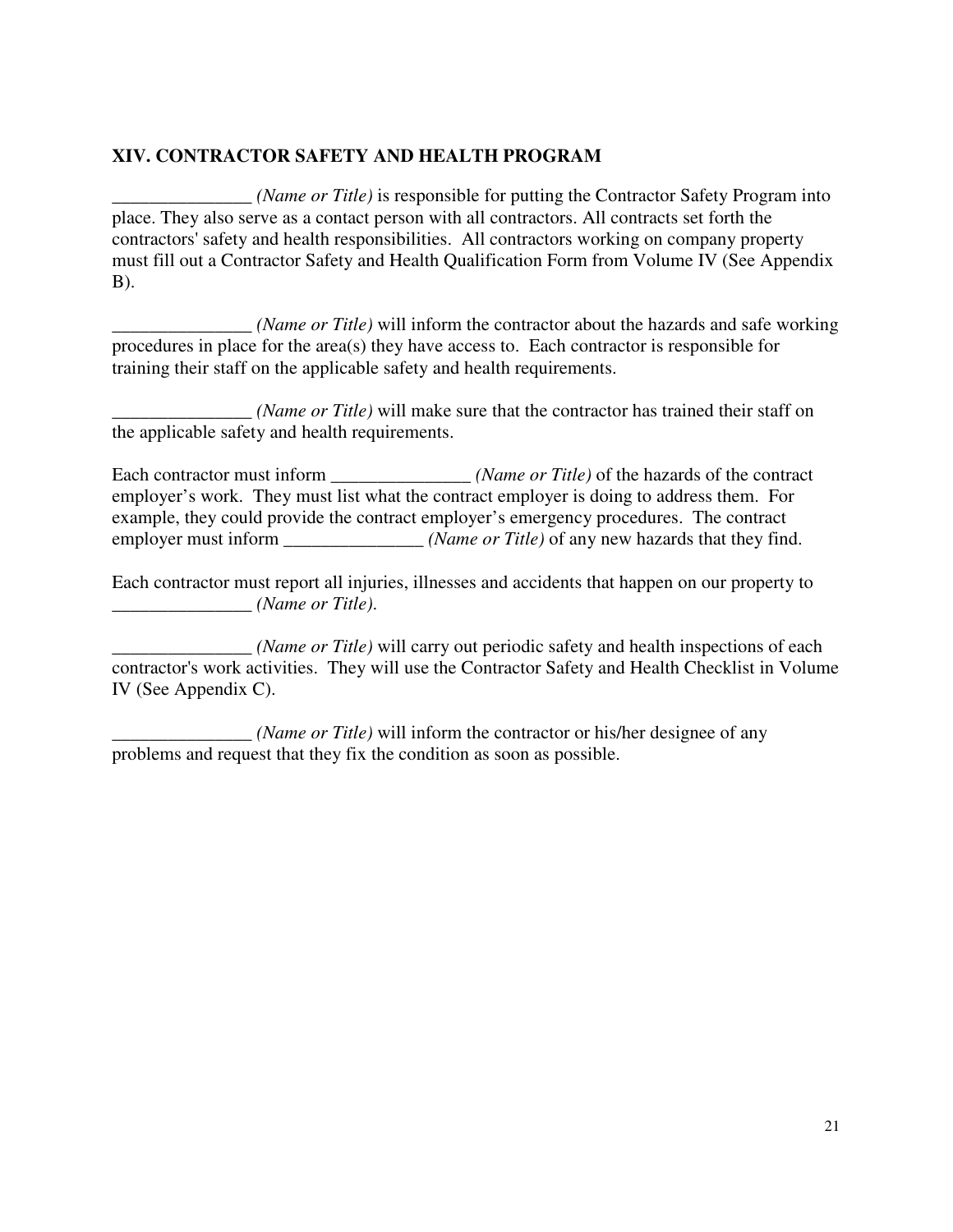## **XV. PERSONNEL PROTECTIVE EQUIPMENT (PPE) PROGRAM**

Protecting our staff is a duty that this company takes very seriously. PPE reduces staff exposure to hazards.

*\_\_\_\_\_\_\_\_\_\_\_\_\_\_\_ (Name or Title)* is responsible for putting the PPE Program into practice.

*\_\_\_\_\_\_\_\_\_\_\_\_\_\_\_ (Name or Title)* will carry out a hazard assessment for PPE needs for each job task in our facility. \_\_\_\_\_\_\_\_\_\_\_\_\_\_\_ *(Name or Title)* will conduct training on the use, limitations and maintenance of PPE.

Staff must wear PPE for the job task they perform if required by their supervisor. It is *\_\_\_\_\_\_\_\_\_\_\_\_\_\_\_ (Name or Title)*'s duty to make sure that the PPE is properly used. We will enforce these rules as part of the company's disciplinary policy. Contact your supervisor if you need to replace your PPE.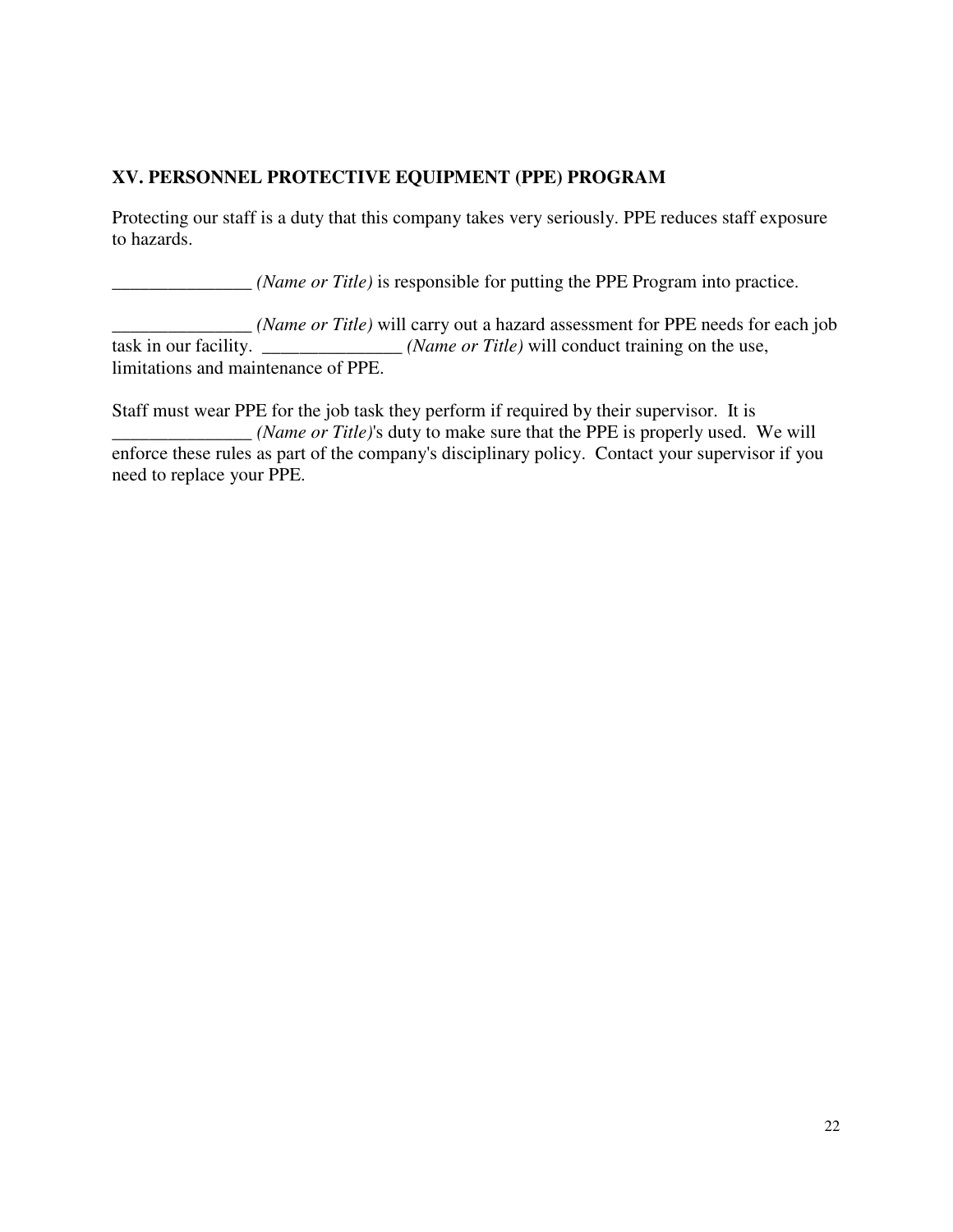#### **XVI. EXPOSURE ASSESSMENT AND MONITORING**

*\_\_\_\_\_\_\_\_\_\_\_\_\_\_\_ (Name or Title)* will carry out an exposure assessment to find out which job tasks will need a baseline check. *\_\_\_\_\_\_\_\_\_\_\_\_\_\_\_ (Name or Title)* will carry out any needed checks for chemical or physical hazards. If we find an overexposure, we will set up a costeffective control method to correct the problem. *<i>Name or Title*) will train any exposed staff members on the new control measure. We will carry out further checks to make sure that the new control measure works properly.

We will carry out exposure monitoring using practices that meet OSHA or NIOSH sampling rules. Where available, we will analyze industrial hygiene samples through a laboratory endorsed by the American Industrial Hygiene Association. We will keep the results of the monitoring as part of our Recordkeeping Program.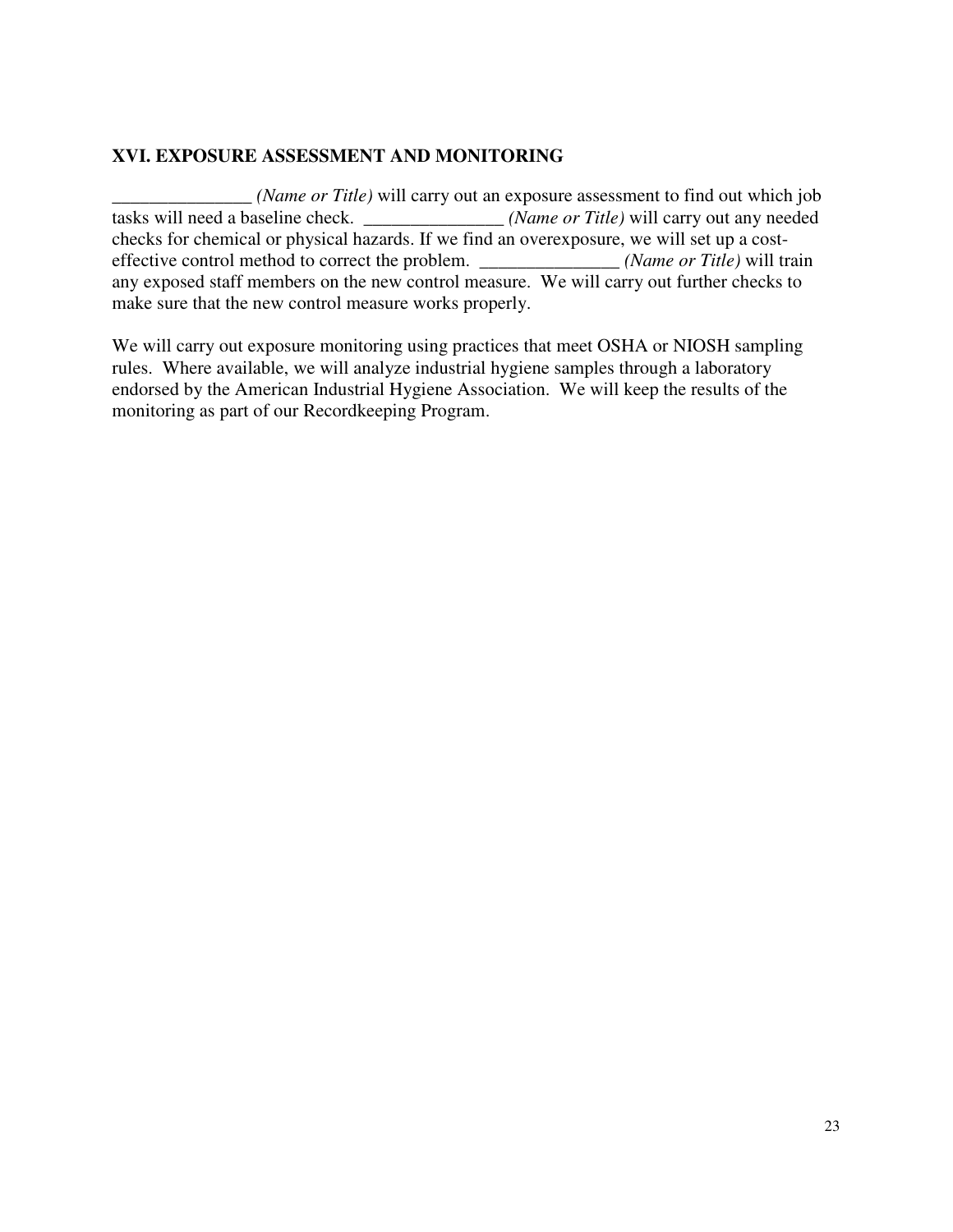#### **XVII. RECORDKEEPING**

The below records will be kept by *\_\_\_\_\_\_\_\_\_\_\_\_\_\_\_(Name or Title)* at *\_\_\_\_\_\_\_\_\_\_\_\_\_\_\_(Location)*:

- Orientation Safety and Health Training
- Job Hazard Analyses
- Accident Investigation Reports
- OSHA 300 Injury and Illness Log
- Workers' Compensation Claims or OSHA 301 Form
- Safety and Health Training Records
- Exposure and Medical Records
- Annual Fire Extinguisher Inspections
- In-house Safety and Health Inspection Records
- Completed Safety and Loss Prevention Program Evaluations
- Disciplinary Action Letters
- Staff Personnel Files

*\_\_\_\_\_\_\_\_\_\_\_\_\_\_\_ (Name or Title)* will review all records as part of a general evaluation of our Safety and Loss Prevention Program. \_\_\_\_\_\_\_\_\_\_\_\_\_\_ (Name or Title) will keep master copies of the following required written programs at *\_\_\_\_\_\_\_\_\_\_\_\_\_\_\_(Location)*.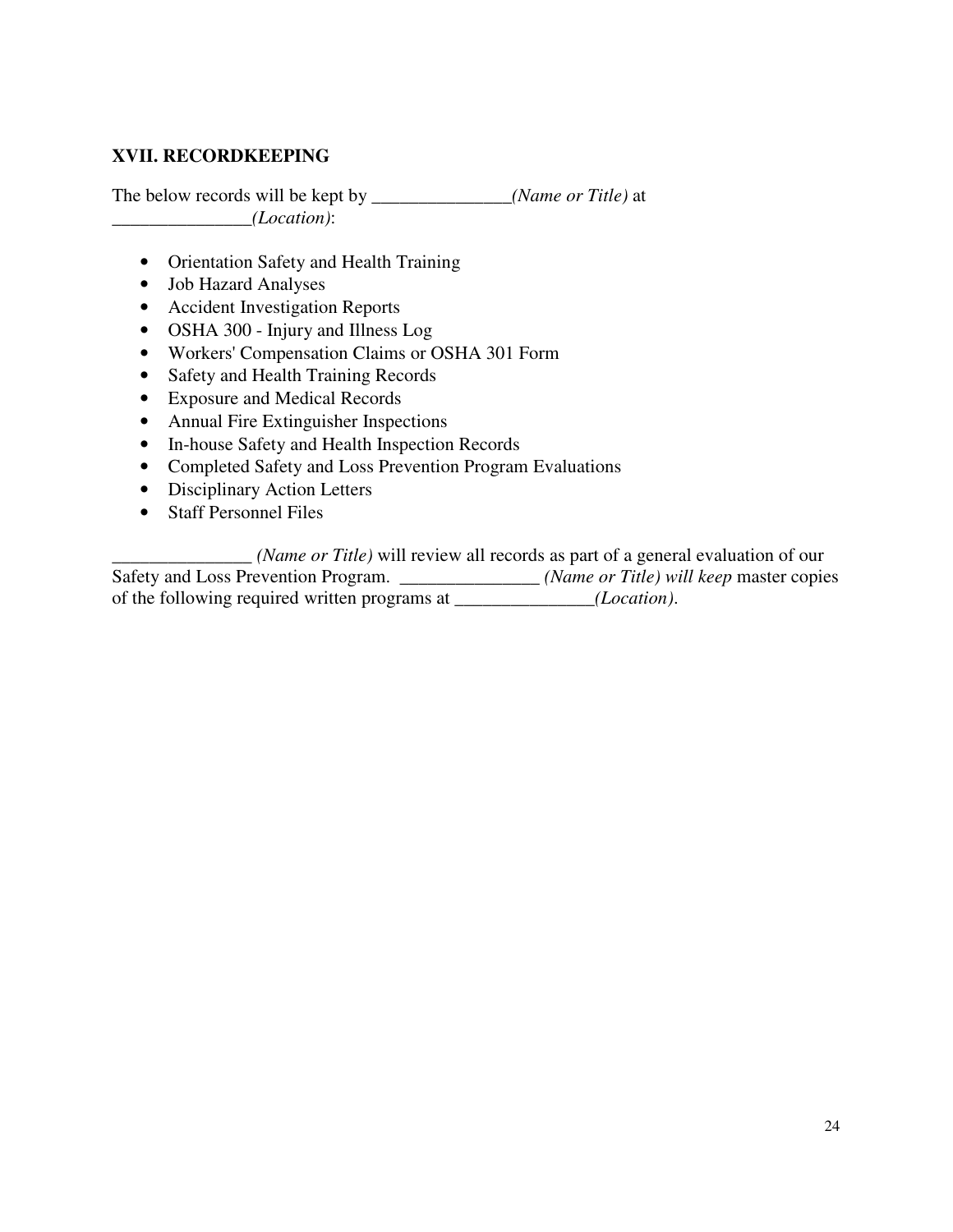## **XVIII. PROGRAM EVALUATION**

The Safety and Loss Prevention Program will be audited *\_\_\_\_\_\_\_\_\_\_\_\_\_\_\_ (Time Frame)*. *\_\_\_\_\_\_\_\_\_\_\_\_\_\_\_ (Name or Title)* will perform the Program Evaluation. We will evaluate the goals, objectives and program elements to see if they meet their intended purposes.

\_\_\_\_\_\_\_\_\_\_\_\_\_\_\_ *(Name or Title)* will carry out a complete accident, injury and illness trend analysis as part of the audit. \_\_\_\_\_\_\_\_\_\_\_\_\_\_\_\_ *(Name or Title)* will review records to help evaluate the program elements. This review will determine if there are any patterns of accident, injury or illness that other safeguards missed. We will review:

- OSHA 300 Injury and Illness Log
- Workers' Compensation Claims and/or OSHA 301 Log
- Accident Investigation Reports
- Worker Complaint Forms
- Job Hazard Analysis Reports

\_\_\_\_\_\_\_\_\_\_\_\_\_\_\_ *(Name or Title)* will develop and carry out procedures to fix any problems.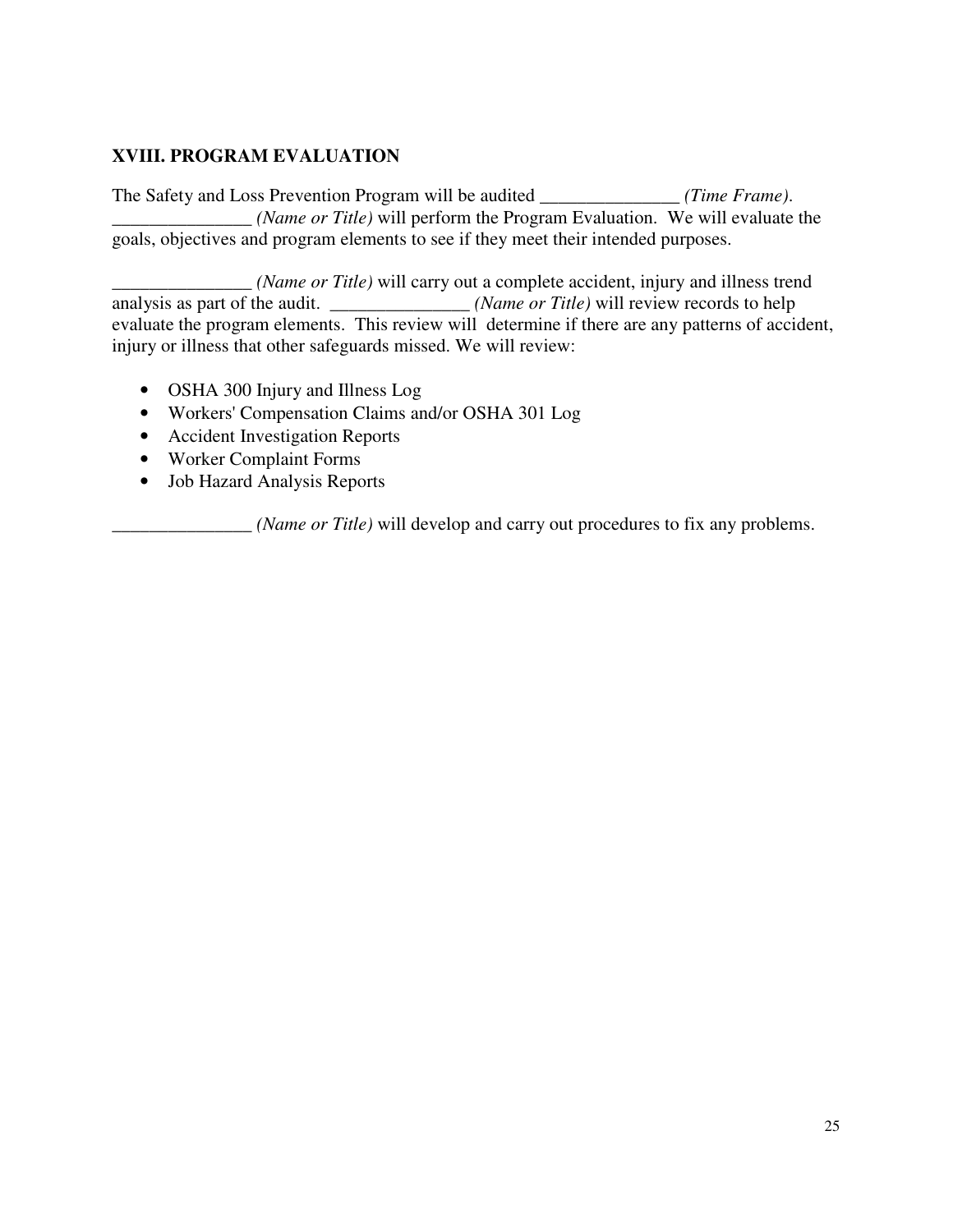# **Appendix A**

# *Accident Investigation Report Form*

| <b>STAFF MEMBER'S NAME:</b>                          |       | <b>JOB TITLE:</b>             |                       |                     |            |                 |
|------------------------------------------------------|-------|-------------------------------|-----------------------|---------------------|------------|-----------------|
| <b>SUPERVISOR'S NAME:</b>                            |       | <b>ACCIDENT INVESTIGATOR:</b> |                       |                     |            |                 |
| <b>ACCIDENT LOCATION:</b>                            |       |                               |                       |                     |            |                 |
| <b>DATE OF ACCIDENT:</b>                             | TIME: |                               | <b>DATE REPORTED:</b> | DATE: INVESTIGATED: |            |                 |
|                                                      |       |                               |                       |                     |            |                 |
| DESCRIPTION OF ACCIDENT:                             |       |                               |                       |                     |            |                 |
|                                                      |       |                               |                       |                     |            |                 |
| <b>DESCRIPTION OF INJURY:</b>                        |       |                               |                       |                     |            |                 |
|                                                      |       |                               |                       |                     |            |                 |
| WITNESSES:                                           |       |                               |                       |                     |            |                 |
|                                                      |       |                               |                       |                     |            |                 |
|                                                      |       |                               |                       |                     |            |                 |
| ACCIDENT DIAGRAM/PHOTOGRAPHS ATTACHED:<br><b>YES</b> |       |                               |                       | NO                  |            |                 |
| DESCRIBE DAMAGE TO EQUIPMENT OR PROPERTY:            |       |                               | <b>YES</b>            | NO                  |            |                 |
| <b>COMMENT:</b>                                      |       |                               |                       |                     |            |                 |
| <b>FIRST AID GIVEN:</b>                              |       |                               |                       |                     | <b>YES</b> | NO              |
| STAFF MEMBER TREATED BY PHYSICIAN:                   |       |                               |                       |                     | <b>YES</b> | NO              |
| HOSPITALIZATION REQUIRED:                            |       |                               |                       | <b>YES</b>          | NO         |                 |
| ANY RESTRICTION IN WORK DUTY:                        |       |                               |                       |                     | <b>YES</b> | $\overline{NO}$ |
| ADDITIONAL INFORMATION:                              |       |                               |                       |                     |            |                 |
|                                                      |       |                               |                       |                     |            |                 |

(See Accident Root Cause Analysis)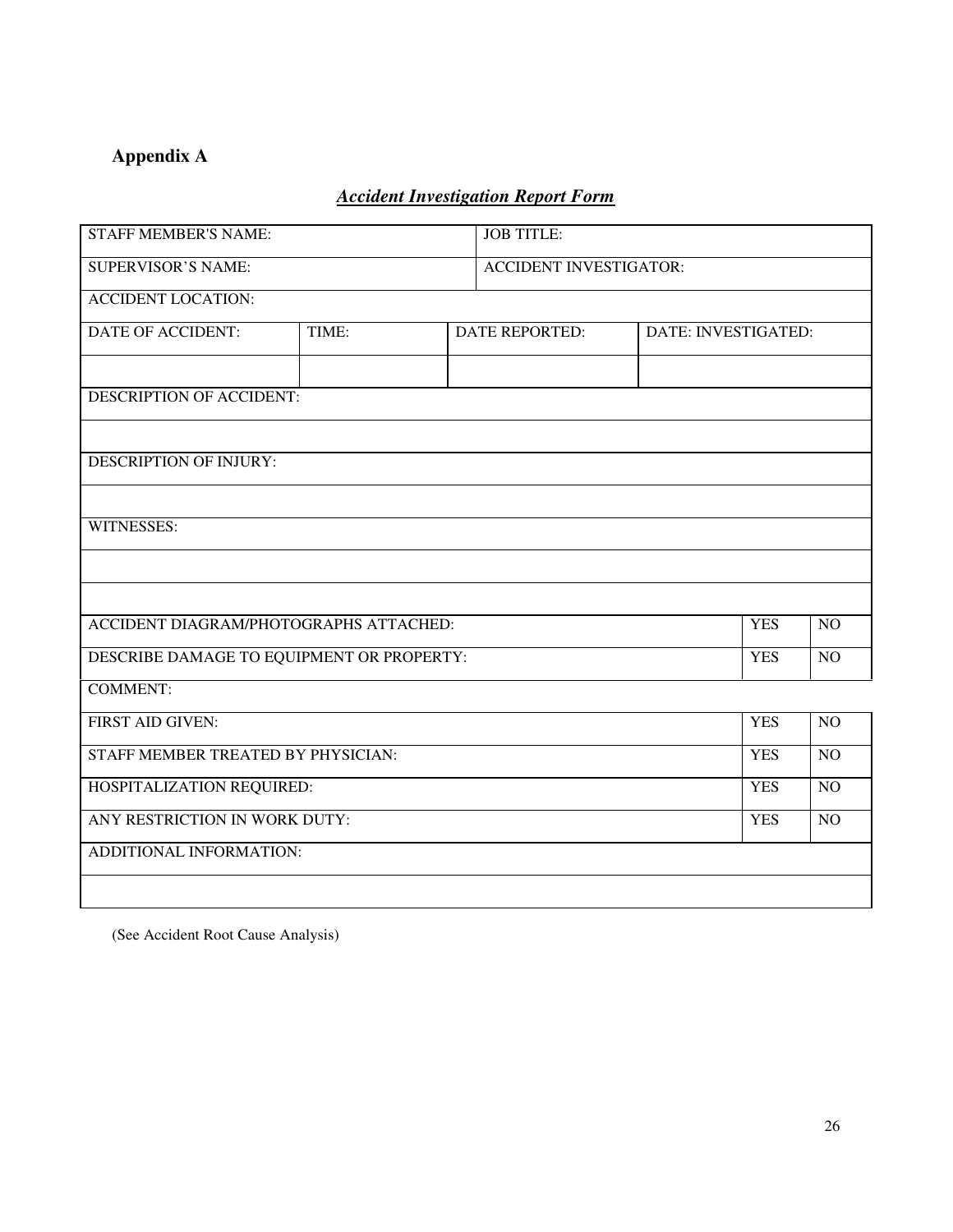## *Accident Root Cause Analysis*

#### Check **ALL** that apply to this accident

| <b>Unsafe Acts</b>              | <b>Unsafe Conditions</b>       |
|---------------------------------|--------------------------------|
| Improper work technique         | Poor workstation design        |
| Safety rule violation           | Unsafe operation method        |
| Improper PPE or PPE not used    | Improper maintenance           |
| Operating without authority     | Lack of direct supervision     |
| Failure to warn or secure       | Insufficient training          |
| Operating at improper speeds    | Lack of experience             |
| By-passing safety devices       | Insufficient knowledge of job  |
| Protective equipment not in use | Slippery conditions            |
| Improper loading or placement   | Excessive noise                |
| Improper lifting                | Inadequate guarding of hazards |
| Servicing machinery in motion   | Defective tools/equipment      |
| Horseplay                       | Poor housekeeping              |
| Drug or alcohol use             | Insufficient lighting          |

| <b>CORRECTIVE ACTION:</b>                     |  |
|-----------------------------------------------|--|
|                                               |  |
|                                               |  |
|                                               |  |
| SUPERVISOR RESPONSIBLE FOR CORRECTIVE ACTION: |  |
| DATE COMPLETED:                               |  |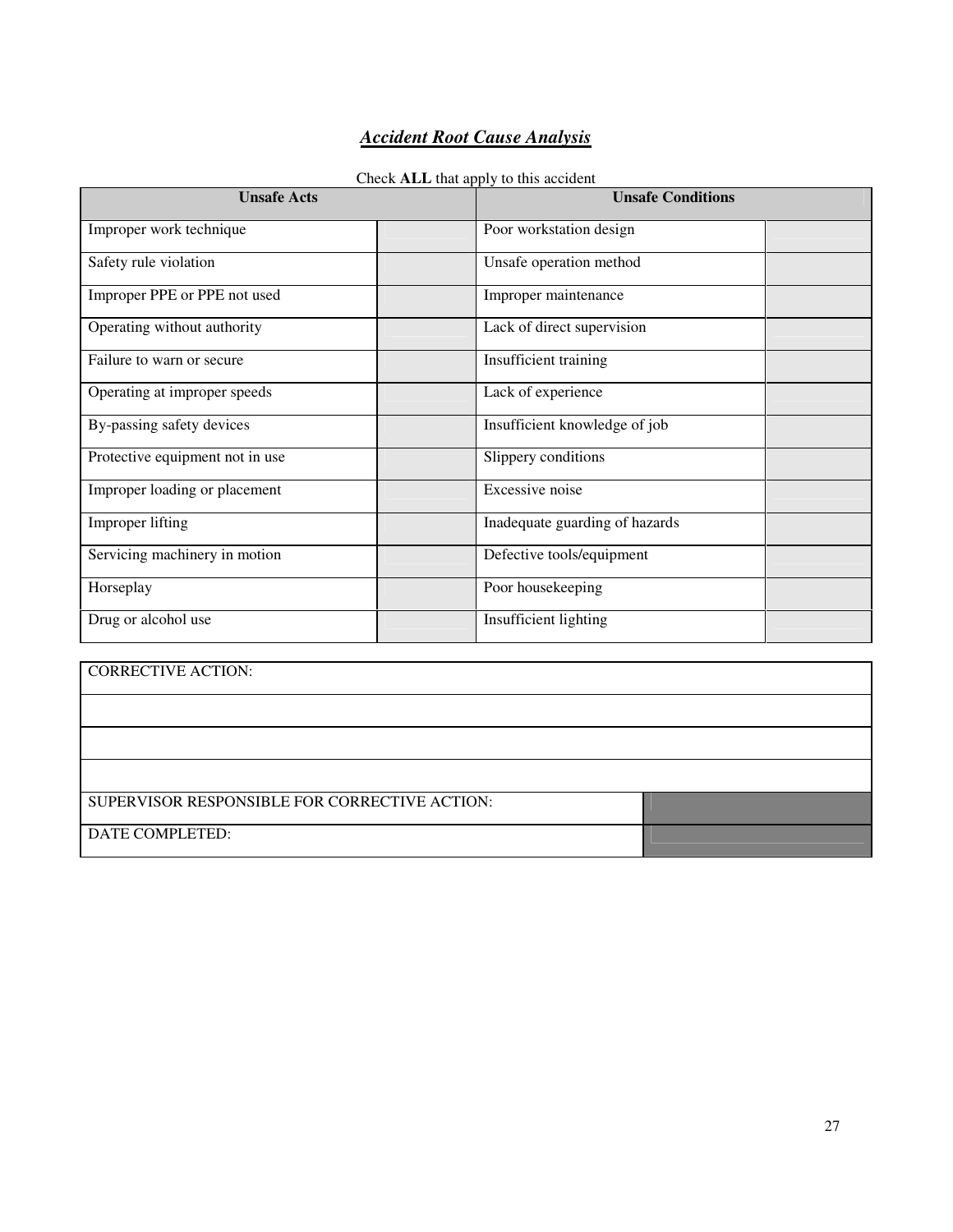# **Appendix B**

## *CONTRACTOR SAFETY AND HEALTH QUALIFICATIONS FORM*

| <b>COMPANY NAME:</b> |  |
|----------------------|--|
| ADDRESS:             |  |
|                      |  |
|                      |  |

| COMPANY'S CONTACT PERSON: |  |
|---------------------------|--|
| TITLE:                    |  |
| TELEPHONE NUMBER:         |  |
| <b>FAX NUMBER:</b>        |  |

| COMPANY'S ON-SITE CONTACT PERSON: |  |
|-----------------------------------|--|
| TITLE:                            |  |
| TELEPHONE NUMBER:                 |  |
| <b>FAX NUMBER:</b>                |  |

| CONTRACTOR'S SAFETY AND HEALTH PROGRAM:           | YES | NC. |
|---------------------------------------------------|-----|-----|
| Safety and Health Program in Place?               |     |     |
| Safety and Health Responsibilities Assigned?      |     |     |
| Safety and Health Training Provided?              |     |     |
| Periodic Safety and Health Inspections Conducted? |     |     |
| Disciplinary Action Policy in Place?              |     |     |
| Accident Reporting and Investigation?             |     |     |
| Use of Fire Extinguishers and Training?           |     |     |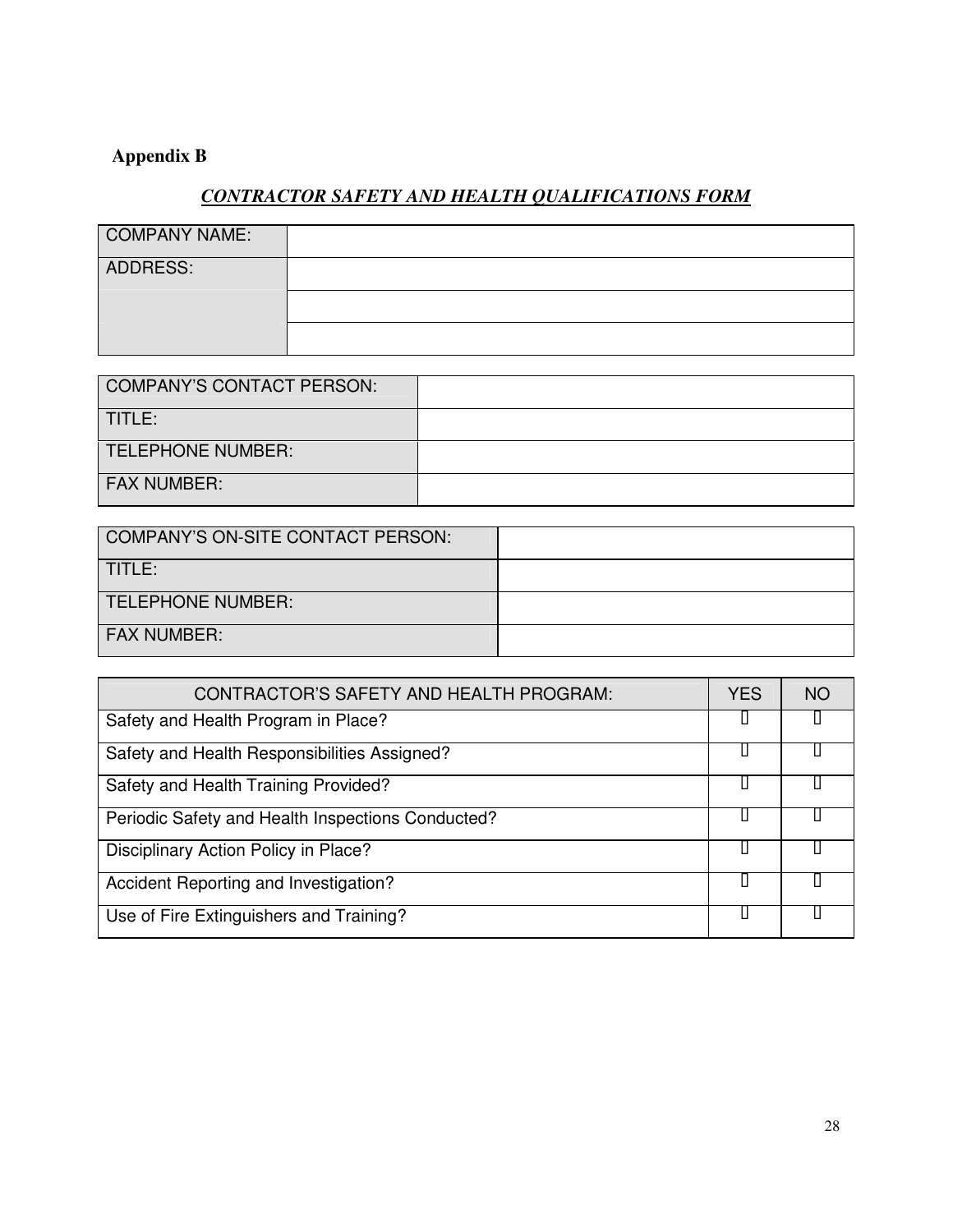| SAFETY AND HEALTH POLICIES AND PROCEDURES:                    | <b>YES</b> | <b>NO</b> |
|---------------------------------------------------------------|------------|-----------|
| Personal Protective Equipment Provided?                       |            |           |
| Lockout/Tagout?                                               |            |           |
| Excavation/Trenching?                                         |            |           |
| Electrical Safety/Grounding?                                  |            |           |
| Fire Prevention?                                              |            |           |
| Hot Work?                                                     |            |           |
| Chemical Usage, Handling, Storage?                            |            |           |
| Elevated Heights (e.g., ladders, scaffolds, fall protection)? |            |           |
| <b>Confined Space?</b>                                        |            |           |
| Portable Tools?                                               |            |           |
| Housekeeping?                                                 |            |           |
| First Aid, Medical Services and Emergency Procedures?         |            |           |
| Lead?                                                         |            |           |
| Asbestos?                                                     |            |           |
| <b>Respiratory Protection?</b>                                |            |           |
| Necessary Local and Regional Work Permits?                    |            |           |

ADDITIONAL INFORMATION:

| CONSTRUCTION COMPANY REPRESENTATIVE: |  |  |  |
|--------------------------------------|--|--|--|
| NAME:                                |  |  |  |
| TITLE:                               |  |  |  |
| DATE:                                |  |  |  |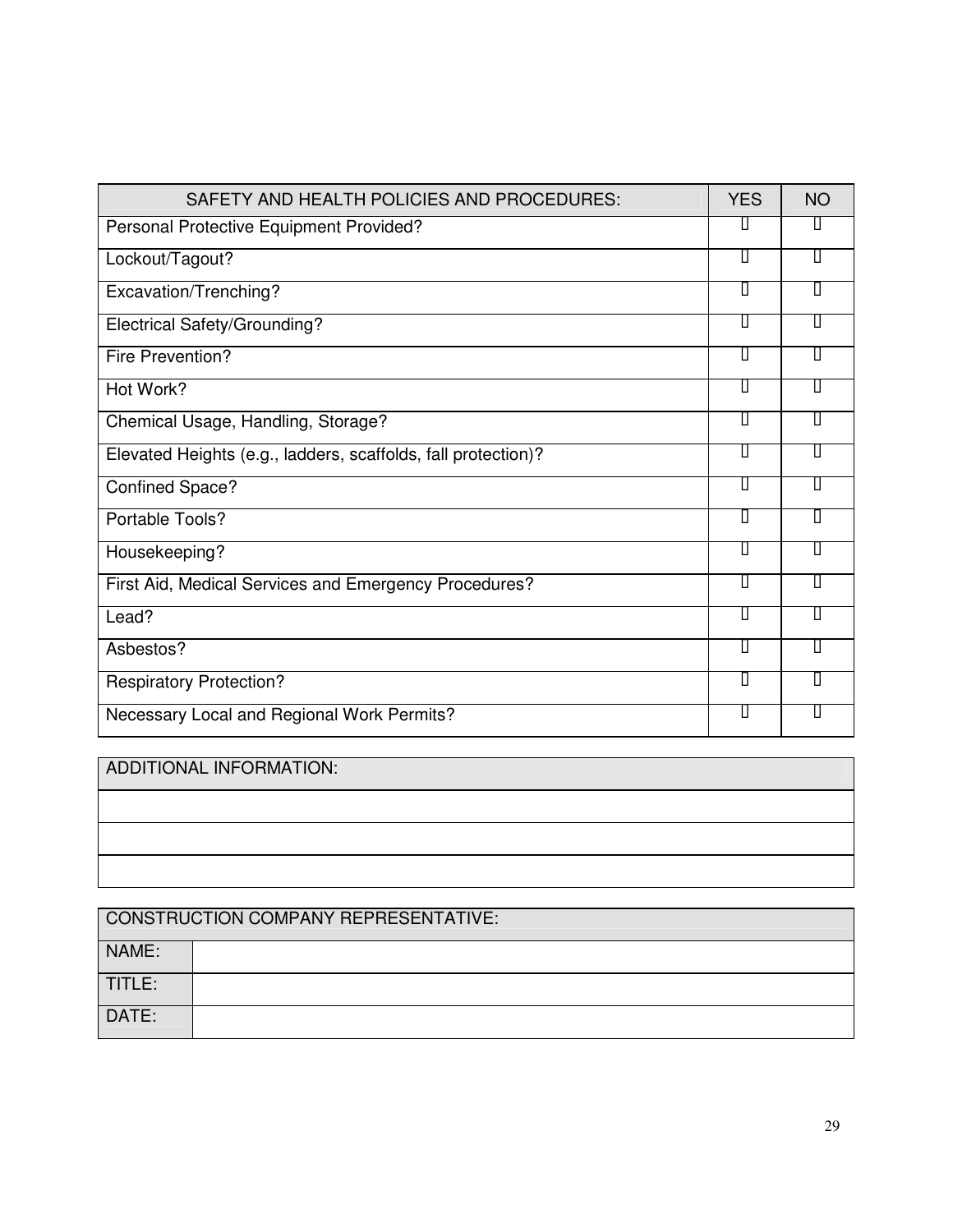# **Appendix C**

# *CONTRACTOR SAFETY AND HEALTH CHECKLIST*

| <b>CONTRACTOR:</b>                           |                                |
|----------------------------------------------|--------------------------------|
| <b>SUBJECT:</b>                              |                                |
| DATE:                                        |                                |
|                                              |                                |
| <b>Personal Protection Equipment</b><br>1)   |                                |
| Comment/Location                             | <b>YES</b><br><b>NO</b><br>N/A |
| Safety Glasses/Eye Protection                |                                |
| Hard Hat                                     |                                |
| Gloves                                       |                                |
| <b>Respiratory Protection</b>                |                                |
| <b>Hearing Protection</b>                    |                                |
| <b>Safety Shoes</b>                          |                                |
| Other                                        |                                |
| Unsafe Equipment Taken Out of Service        |                                |
| <b>General Safety</b><br>2)                  |                                |
| Comment/Location                             | N/A<br><b>YES</b><br><b>NO</b> |
| Medical Services and First Aid Available     |                                |
| Housekeeping                                 |                                |
| Adequate Sanitation (Potable Water, Toilets) |                                |
| Access to Work Areas Controlled              |                                |
| Clear Walkways and Unobstructed Exits        |                                |
| Unsafe Equipment Taken Out of Service        |                                |
| <b>Chemical Usage/Storage</b><br>3)          |                                |
| Comment/Location                             | <b>YES</b><br><b>NO</b><br>N/A |
| Proper Container Used                        |                                |
| <b>Containers Properly Labeled</b>           |                                |
| <b>MSDS Available</b>                        |                                |
| Staff Member Trained on Chemical             |                                |
| Unsafe Equipment Taken Out of Service        |                                |
| <b>Fire Prevention</b><br>4)                 |                                |
| Comment/Location                             | <b>YES</b><br><b>NO</b><br>N/A |
| Fire Extinguishers Available                 |                                |
| Combustible Material Kept to Minimum         |                                |
| <b>Approved Containers Used</b>              |                                |
| Flammable Liquids Properly Stored            |                                |
| Bonding and Grounding                        |                                |
| Unsafe Equipment Taken Out of Service        |                                |
| 5)<br><b>Compressed Gases:</b>               |                                |
| Comment/Location                             | <b>YES</b><br><b>NO</b><br>N/A |
| <b>Cylinders Secured</b>                     |                                |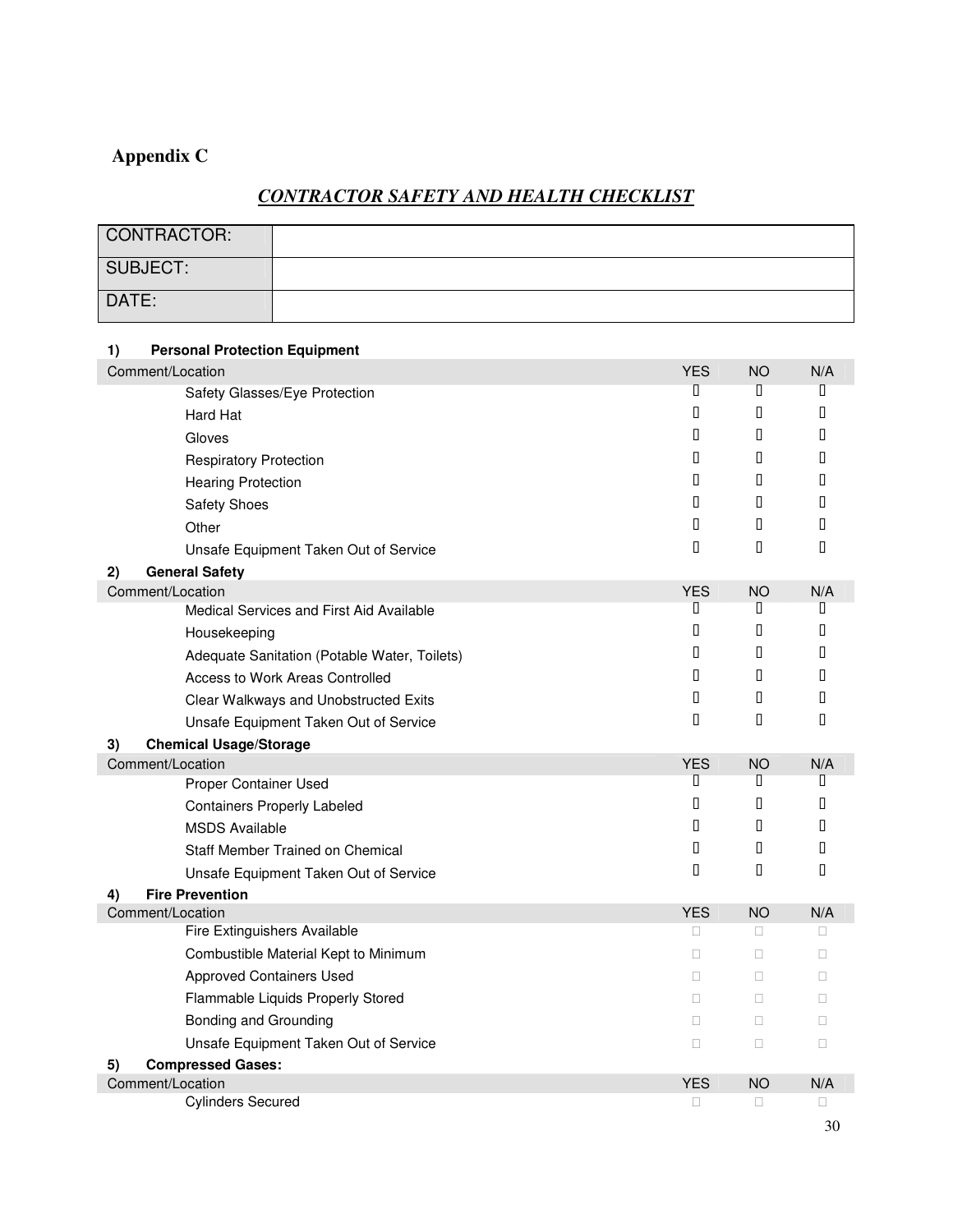| Protective Cap Attached                                                |            |           |     |
|------------------------------------------------------------------------|------------|-----------|-----|
| Appropriate Separation Distance for Incompatible Cylinders             |            |           |     |
| Unsafe Equipment Taken Out of Service                                  |            |           |     |
| 6)<br>Lockout/Tagout:                                                  |            |           |     |
| Comment/Location                                                       | <b>YES</b> | <b>NO</b> | N/A |
| Lockout/Tagout                                                         |            |           |     |
| Electrical Equipment/Extension Cords in Good Condition                 |            |           |     |
| Grounding (GFCI)                                                       |            |           |     |
| Unsafe Equipment Taken Out of Service                                  |            |           |     |
| <b>Portable Handheld Tools:</b><br>7)                                  |            |           |     |
| Comment/Location                                                       | <b>YES</b> | <b>NO</b> | N/A |
| Guards in Place                                                        |            |           |     |
| <b>Good Condition</b>                                                  |            |           |     |
| <b>Used Safely</b>                                                     |            |           |     |
| Unsafe Equipment Taken Out of Service                                  |            |           |     |
| <b>Ladders and Scaffolds:</b><br>8)                                    |            |           |     |
| Comment/Location                                                       | <b>YES</b> | <b>NO</b> | N/A |
| <b>Used Safely</b>                                                     |            |           |     |
| <b>Good Condition</b>                                                  |            |           |     |
| Ladders Secured and Tied Off                                           |            |           |     |
| Scaffold Railings and Toe Boards                                       |            |           |     |
| <b>Access to Work Controlled</b>                                       |            |           |     |
| Unsafe Equipment Taken Out of Service                                  |            |           |     |
| <b>Elevated Work Areas:</b><br>9)                                      |            |           |     |
| Comment/Location                                                       | <b>YES</b> | <b>NO</b> | N/A |
| Opening in Floors and Walls Guarded                                    |            |           |     |
| Appropriate Fall Protection                                            |            |           |     |
| Unsafe Equipment Taken Out of Service                                  |            |           |     |
| <b>Elevated Work Areas:</b><br>10)                                     |            |           |     |
| Comment/Location                                                       | <b>YES</b> | <b>NO</b> | N/A |
| Location of Underground Utilities                                      |            |           |     |
| Appropriate Sloping and/or Shoring                                     |            |           |     |
| Appropriate Means of Entry and Egress                                  |            |           |     |
| <b>Competent Person</b>                                                |            |           |     |
| Access Controlled to Work Area                                         |            |           |     |
| Monitoring of Trench Areas for Toxic and Combustible Gases (Gas Meter) |            |           |     |
| Emergency Extraction Procedures Established (Rescue Service)           |            |           |     |
| Unsafe Equipment Taken Out of Service                                  |            |           |     |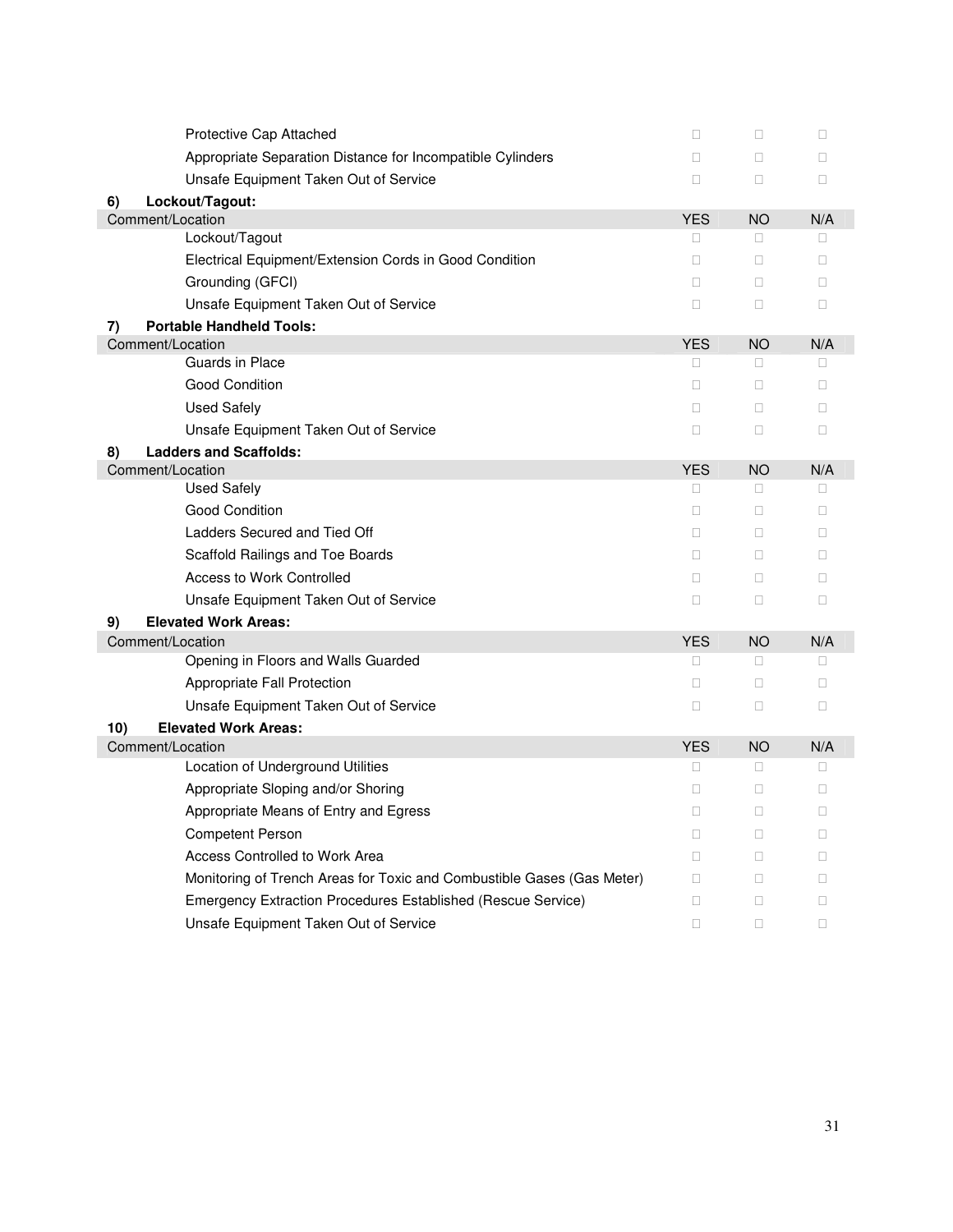| 11) | <b>Motorized Equipment:</b>                         |            |           |     |
|-----|-----------------------------------------------------|------------|-----------|-----|
|     | Comment/Location                                    |            | <b>NO</b> | N/A |
|     | <b>Used Safely</b>                                  |            |           |     |
|     | Good Working Condition                              |            |           |     |
|     | <b>Trained Operator</b>                             |            |           |     |
|     | Seat Belt Worn                                      |            |           |     |
|     | Unsafe Equipment Taken Out of Service               |            |           |     |
| 12) | <b>Hot Work Operations</b>                          |            |           |     |
|     | Comment/Location                                    | <b>YES</b> | <b>NO</b> | N/A |
|     | Fire Hazards Eliminated or Controlled               |            |           |     |
|     | Fire Watch                                          |            |           |     |
|     | Welding Screens in Place                            |            |           |     |
|     | <b>Fire Extinguishers</b>                           |            |           |     |
|     | Welding Equipment in Good Condition                 |            |           |     |
|     | Appropriate PPE Used                                |            |           |     |
|     | Mechanical Ventilation Provided for Confined Spaces |            |           |     |
|     | Unsafe Equipment Taken Out of Service               |            |           |     |
| 13) | <b>Confined Space</b>                               |            |           |     |
|     | Comment/Location                                    | <b>YES</b> | <b>NO</b> | N/A |
|     | Permit Space Identification                         |            |           |     |
|     | Prevention of Unauthorized Entry                    |            |           |     |
|     | <b>Entry Permit</b>                                 |            |           |     |
|     | <b>Confined Space Training</b>                      |            |           |     |
|     | Rescue and Emergency Procedures                     |            |           |     |
|     | <b>Mechanical Ventilation</b>                       |            |           |     |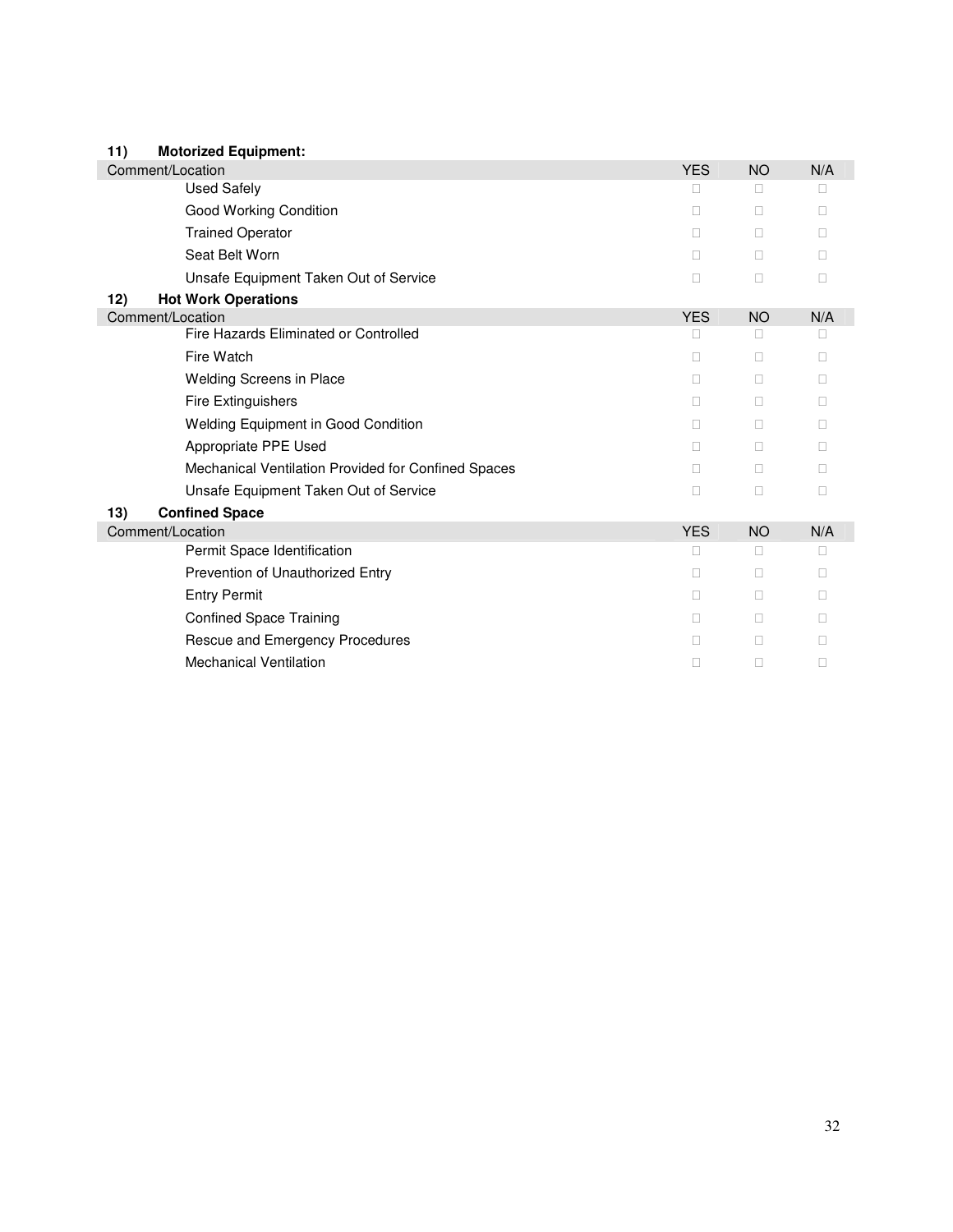## **Appendix D**

## *JOB HAZARD ANALYSIS*

A Job Hazard Analysis (JHA) is an important tool to prevent workplace accidents and injuries. When done properly, a JHA can determine the best way to perform a job in order to reduce or remove possible hazards.

Here are guidelines for carrying out a JHA:

#### **STEP ONE: SELECT THE JOB FOR ANALYSIS**

Carry out a JHA for all new, current and non-routine jobs. Give priority to jobs that have the highest rate of accidents and disabling injuries.

#### **STEP TWO: JHA PARTICIPANTS**

Ideally, the line supervisor and a staff member involved in the job should be members of the JHA team. Also include other staff members with technical knowledge pertinent to the evaluation.

### **STEP THREE: JHA GENERAL CONDITIONS**

Before you begin the JHA, look at the general job conditions and create a checklist. JHA team members should understand and consider the items listed below:

- The nature of the task to be performed
- The possible chemical hazards (e.g., inhalation, ingestion, skin contact)
- The possible physical hazards (e.g., noise, heat, etc.)
- The possible ergonomic hazards (e.g., repetitive motion, lifting, etc.)
- Any other safety hazards (e.g., electric, machine guarding, fire and explosion, hand, eye and foot hazards, etc.)
- The accident and injury records
- The need for and use of PPE
- Any previous monitoring data

#### **STEP FOUR: CONDUCT THE JHA**

After you have selected the job to evaluate, break the job into successive steps. Work through the process; ask the operator what steps they perform in the job and what each step does. Record the steps using action words (lift, pull, pour, close, etc.). Finally, check with the operator to be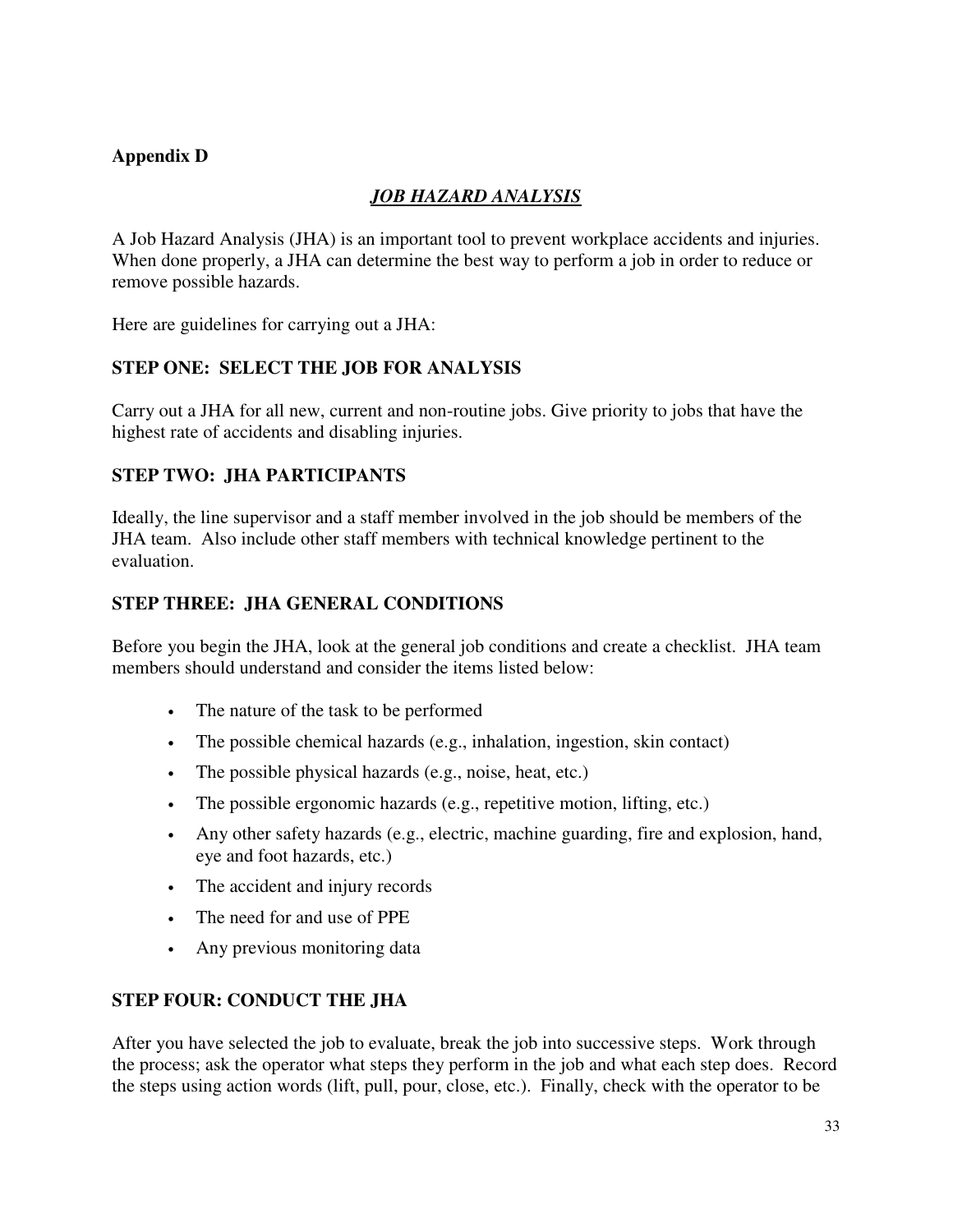sure that the steps observed are correct and in the right order.

Using this information, find the possible hazards and if there is a chance of accidents. Once you have found all possible hazards, again check with the operator and anyone else that is familiar with the job and its possible problems.

#### **STEP FIVE: ELIMINATE HAZARDS**

Create effective ways to remove the hazards and stop a possible accident from happening. Find the safest method, but one that is also the most economical and practical. Often, simple methods can solve the problem. For example, think about changing the physical conditions that created the problem by replacing a guard, changing a work height, etc. Change the job procedure or use a less hazardous chemical. Have the job done less often or rotate staff if exposure is a problem.

Create standard operating procedures (SOPs) for the job. Check with the operator before you put the new SOP into place to see if the procedure is realistic. Make sure that the hazard has been removed through rechecks. If needed, do more tests. Put the SOP into place after you train all the people who do that job on the new SOP. When possible, post the SOP in the job area.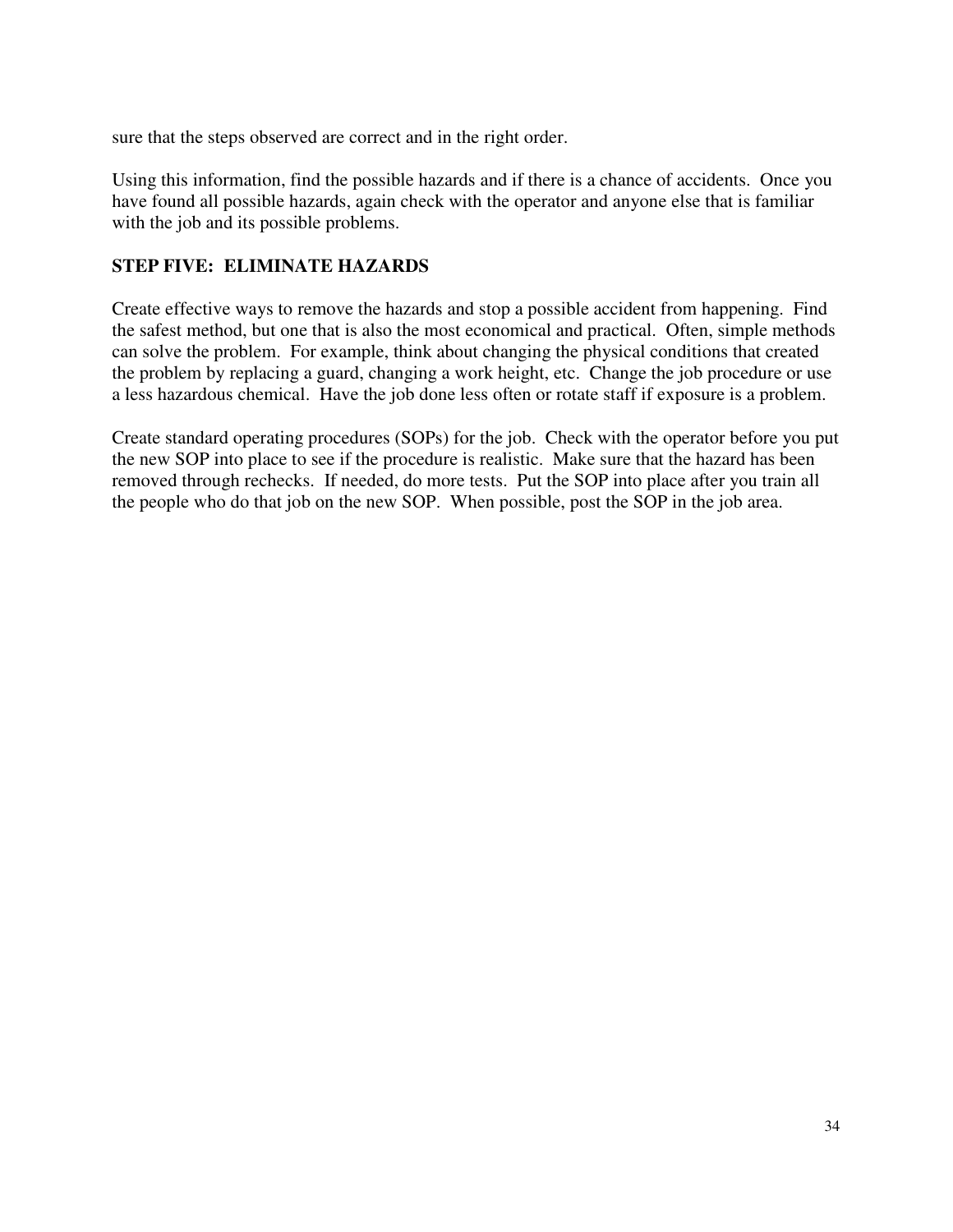## **JOB HAZARD ANALYSIS**

| Job Title                                                            |                     |                              |  |
|----------------------------------------------------------------------|---------------------|------------------------------|--|
| Job Description                                                      |                     |                              |  |
| Date Conducted                                                       | Completed by        |                              |  |
| Maximum Weight Moved Per Cycle<br>Number of Cycles Per Minute ______ |                     |                              |  |
| <b>Task Step</b>                                                     | <b>Task Hazards</b> | <b>Hazard Control Method</b> |  |
| 1.                                                                   |                     |                              |  |
| 2.                                                                   |                     |                              |  |
| 3.                                                                   |                     |                              |  |
| 4.                                                                   |                     |                              |  |
| 5.                                                                   |                     |                              |  |
| 6.                                                                   |                     |                              |  |
| 7.                                                                   |                     |                              |  |
| 8.                                                                   |                     |                              |  |
| 9.                                                                   |                     |                              |  |